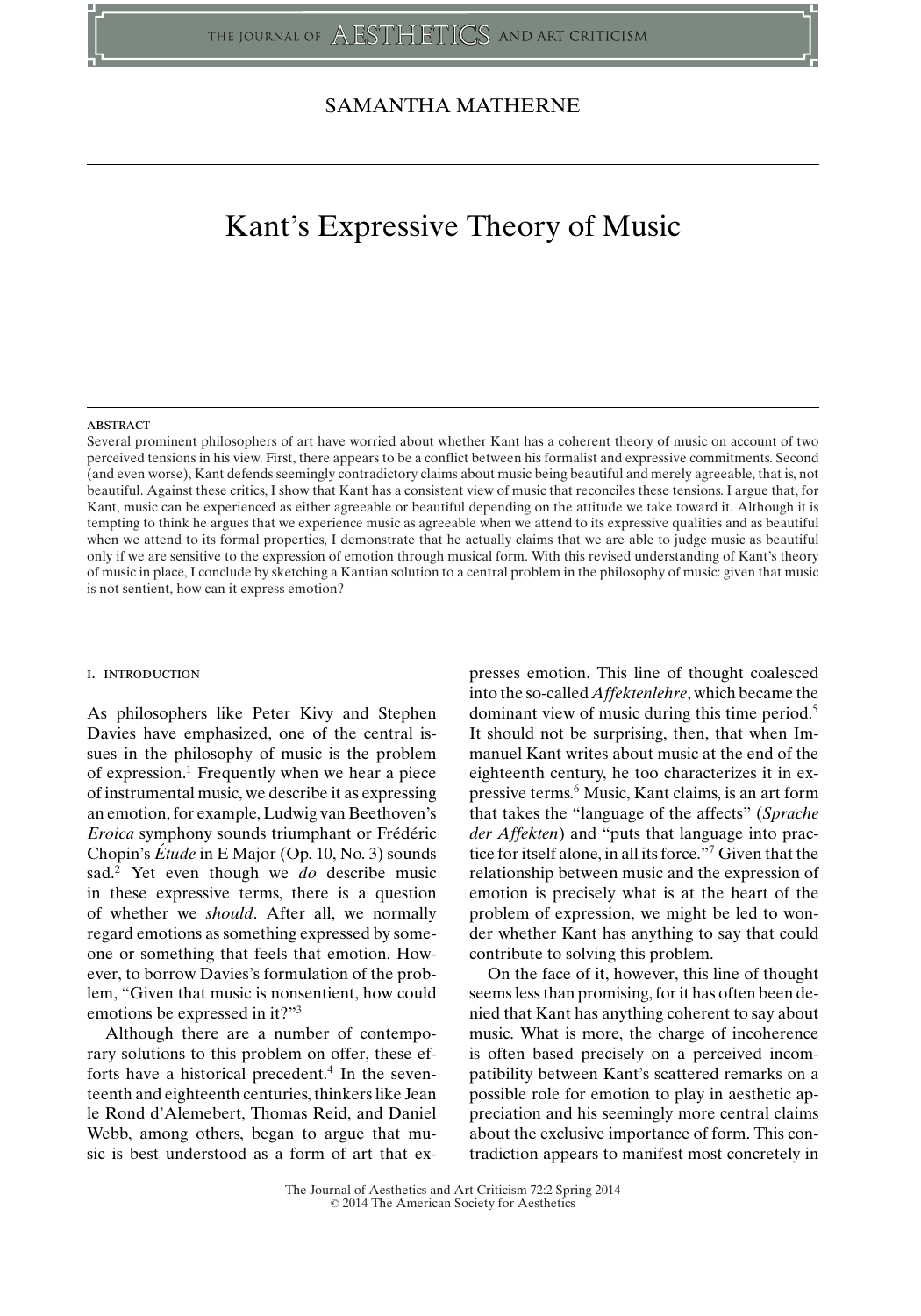Given that Kant's discussion of expression in music seems to raise more problems than it solves, it has been argued that we should treat emotion as ancillary to Kant's account of music. Herbert Schueller makes this point: "Kant did not base his theory of musical judgment on that which music expresses. It is clear that Kant does not maintain that musical judgment is the judgment either 1) of the emotions music expresses or 2) of the relationship between the music and the emotions."8 This is bolstered by the argument put forth by Peter Kivy, among others, that there is nothing distinctively Kantian in Kant's discussion of expression in music; rather, he is simply parroting the "shopworn view of the musical experience" that dominated the seventeenth and eighteenth centuries.<sup>9</sup> In which case, it seems his comments about expression in music can be dismissed as, in Carl Dahlhaus's words, "historically 'contingent' and not systematically necessary" and that we should, instead, reconstruct Kant's considered theory of music on the basis of his more general aesthetic theory.10

Against these critics, I argue, Kant, in his explicit treatment of music, offers a consistent and nuanced theory of music. I proceed by considering two apparent tensions in his view, taking up, first, the ostensible tension between his formalist and expressive commitments (Sections II and III) and, second, the alleged inconsistency between his claims, on the one hand, that music can be beautiful and, on the other, that it cannot be beautiful but is rather merely agreeable (Section IV). In defending what I take to be Kant's coherent account of music, I argue that on his view, music can be experienced as *either* agreeable *or* beautiful depending on the attitude we take toward it. While it might be tempting to think that, for Kant, we experience music in the former way when we attend to its expressive qualities and in the latter way when we attend to its formal properties, I demonstrate that he is committed to a view I call "expressive formalism," according to which we can judge music as beautiful only if we are sensitive to the expression of emotion through musical form. In which case, far from regarding emotion as irrelevant or a hindrance to our experience of music, Kant both accepts and insists that emotion has an ineliminable role to play in our aesthetic judgments about beauty in music. I conclude by offering a sketch of how Kant's views might contribute to the contemporary debate about musical expression (Section V).

#### ii. the four moments of taste and kant's 'formalism'

Before we take up Kant's theory of music per se, I want to briefly situate it within his aesthetic theory more broadly. In the *Critique of Judgment*, Kant describes aesthetic experience as involving a special kind of judgment: a 'judgment of taste.' Unlike a 'cognitive' judgment, which is *primarily* grounded in our observation of the world around us, Kant claims a judgment of taste is an 'aesthetic' judgment, one that is *primarily* grounded in something subjective, namely, our awareness of how an object pleases or displeases us.<sup>11</sup> Of course, the most important kind of judgment of taste for Kant is the judgment of beauty. And, as we find in the "Analytic of the Beautiful," Kant thinks there are four features, or "Moments," that are implicitly contained in the otherwise seemingly simple judgment: x is beautiful.

In the First Moment of Taste concerning quality, Kant claims that in order to judge something to be beautiful, the pleasure or satisfaction we take in it must be "disinterested." On his view, we take an interest in an object when we desire it, and we make a judgment grounded in interested satisfaction when we judge that the existence of the desired object would please us. Kant describes two types of interested judgments: judgments of the agreeable, in which the object is something that pleases or "gratifies" (*vergnügt*) the senses, and judgments of the good, in which the object is something that pleases reason.<sup>12</sup> The pleasure involved in judgments of beauty, by contrast, is not grounded in a desire for the existence of the object, but rather it is the *representation of* the object that pleases us: in judgments of the beautiful,

one only wants to know whether the mere representation of the object is accompanied with satisfaction in me, however indifferent I might be with regard to the existence of the object of this representation. It is readily seen that to say that it is *beautiful* ... what matters is what I make of the representation in myself.<sup>13</sup>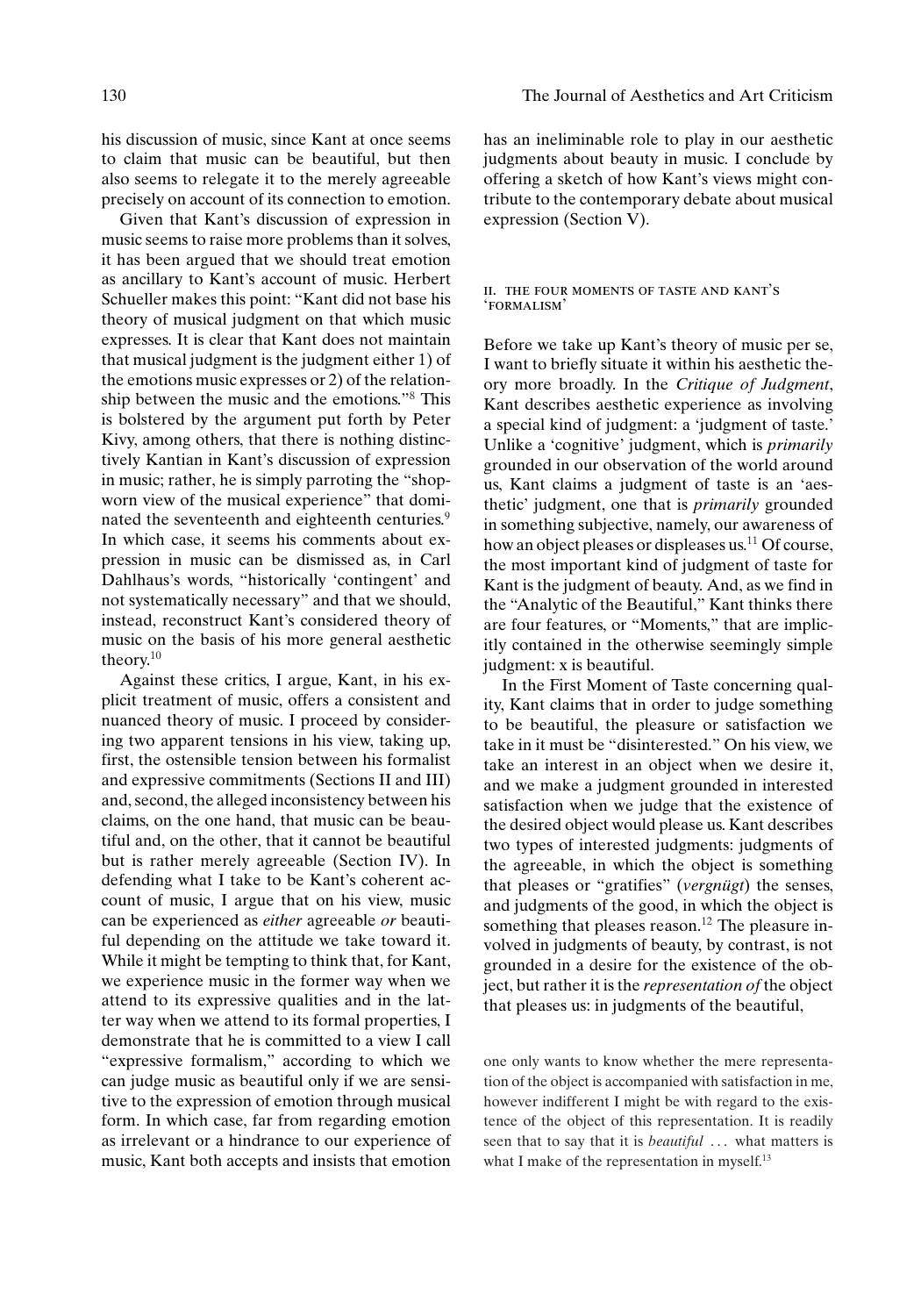My pleasure, for example, in Botticelli's *Venus* is not a pleasure in Venus herself or in the canvas as a trophy to add to my collection; it is in his representation on the canvas. Furthermore, Kant claims this disinterested pleasure is generated not through desire but through our *contemplation* or *reflection on* the representation of the object: a judgment of the beautiful is "*contemplative*, i.e., a judgment that, indifferent with regard to the existence of an object, merely connects its constitution [*Beschaffenheit*] together with the feeling of pleasure."<sup>14</sup>

In addition to being grounded in reflection and disinterested satisfaction, in the Second and Fourth Moments of Taste concerning quantity and modality, Kant claims that in judgments of the beautiful we judge the object to be an object of universal and necessary satisfaction. That is to say, we take the pleasure we have in the object to be one that should be felt by *all* judgers and is demanded of *any* judger: "If [someone] pronounces that something is beautiful, then he expects the very same satisfaction of others: he judges not merely for himself, but for everyone, and speaks of beauty *as if* it were a property of things."15

Kant elaborates on the nature of this sharable pleasure by arguing that it has a unique provenance: it is grounded in the "free play" or "harmony" of our cognitive capacities, specifically, our imagination (our capacity for spatially and temporally organizing what we intuit) and understanding (our capacity for thought). In ordinary cognition, Kant maintains that the imagination is "constrained" by the understanding: it organizes our intuitions in such a way that the understanding can apply concepts to them.16 By contrast, in judgments of taste, Kant suggests that this constraint can be lifted, and our imagination and understanding can engage in "free play." On my interpretation, free play involves, on the one hand, our imagination being free to organize what we perceive into a variety of spatial or temporal patterns. For example, I can see Botticelli's *Venus* organized according to a threefold structure, foreground and background structure, and so on. On the other hand, our understanding no longer has to apply a single concept to what we perceive; it is free to think of different themes that unify this representation. For example, is it ethereal beauty, tranquility, or the meeting of heaven and earth that dominates Botticelli's *Venus*?17 And when both the imagination and understanding operate

in this way, they stimulate one another, in a process that involves the "animation of both powers of the mind (the one through the other)": while the imagination can uncover new sensible patterns for the understanding to think about, the understanding can prompt us to see the work of art in a new way.<sup>18</sup> Kant, in turn, argues that being in this state of free play brings about a distinctive kind of pleasure, a pleasure that can be shared by anyone with these cognitive capacities, regardless of our personal preferences.19

The final aspect of judgments of the beautiful left to discuss, and the one that is perhaps most relevant to music, is the Third Moment concerning relation. Here, Kant points toward the distinctive kind of relation that he thinks holds between the judging subject and the beautiful object. He calls this relation "purposiveness" and suggests that we take the object to be *purposive for* our mental capacities, that is, for bringing about free play in us.<sup>20</sup> Now, according to Kant, it is, in particular, the object's *form* that we judge to be purposive: "The judgment of taste has nothing but the *form of the purposiveness* of an object ... as its ground."<sup>21</sup> While what exactly Kant means by a "form of purposiveness" is a vexed issue that we cannot address fully here; for our purposes, I want to focus on the connection Kant appears to draw in the Third Moment between the form of purposiveness and the formal properties of a work of  $art.^{22}$  Having introduced his general conception of a form of purposiveness in §§12–13, in §14 Kant offers an "Elucidation by means of examples."23 It is this section, in particular, that suggests Kant takes the form of purposiveness to be related to the formal features of a work of art because he argues that "what constitutes the ground of all arrangements for taste is  $\dots$  what pleases through its form."<sup>24</sup> With painting, for example, he maintains that in order to judge it to be beautiful, we must focus on the formal arrangement of its lines, that is, its underlying "drawing," and its shapes.<sup>25</sup> He makes a similar claim about music: in order to judge a piece of music to be beautiful, what we must attend to is the formal composition [*Komposition*] of the piece, that is, its melody, harmony, rhythm, and so on.26 Summing up this line of thought, he asserts that "*drawing* in [painting] and composition in [music] constitute the proper object of the pure judgment of taste."27

Even if there is more to the form of purposiveness than the formal features of an object, Kant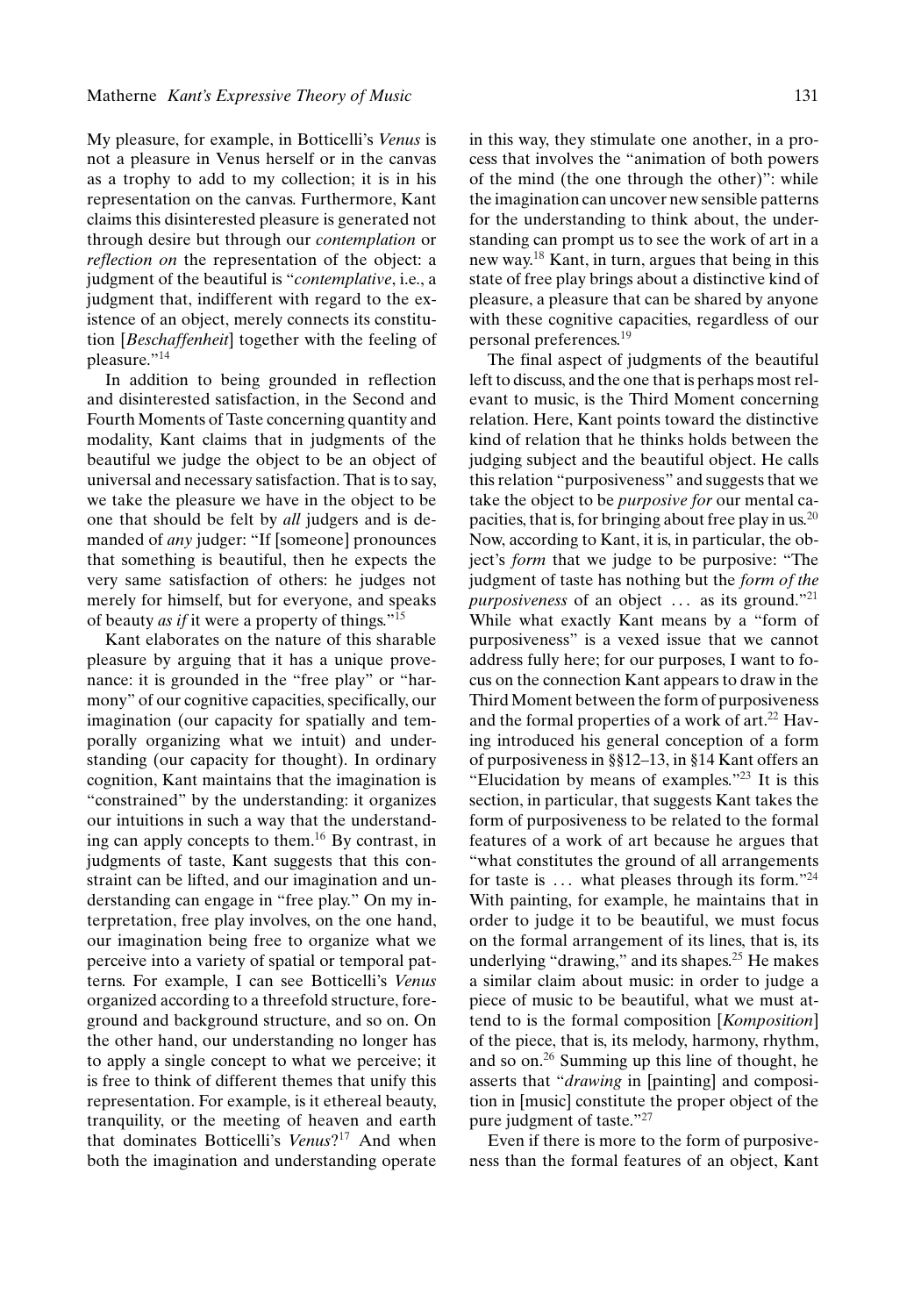emphasizes the latter because he takes the form of an object to be something that, regardless of our personal preferences, can bring about free play and disinterested pleasure in any and every subject. To make this point, Kant contrasts sensitivity to form with sensitivity to two subjectively contingent aspects of our experience of an object. The first of these is 'charm' [*Reiz*]. A charm, for Kant, is a sensation that pleases our senses, for example, when you find the sound of a violin particularly pleasing.28 He argues that since what pleases our senses is dependent upon personal proclivities, charm cannot ground a judgment of the beautiful, but only of the agreeable.<sup>29</sup> Form, by contrast, is something we can all be sensitive to, Kant thinks, regardless of our sensible penchants.

The second subjectively contingent item that can interfere with judgments of the beautiful is what Kant calls *Rührung*, a term often translated as 'emotion': "*Emotion* [*Rührung*], a sensation in which agreeableness is produced only by means of a momentary inhibition followed by a stronger outpouring of the vital force, does not belong to beauty at all."<sup>30</sup> The translation of '*Rührung*' as 'emotion' is a bit misleading. For, as the passage indicates, Kant is not talking about emotions *in general*; rather, he has in mind a very specific type of emotion associated with a feeling of tension being followed by an intense feeling of animation or, perhaps, 'being alive.' Given this, it would be better to translate *Rührung* as 'being stirred,' as I shall do in this article. Kant's point in this passage is that if being stirred grounds your liking for the object, then you cannot make a judgment of the beautiful about it, only a judgment of the agreeable. Instead, you should be attuned to the form as a source of pleasure that is not subjectively contingent.

Of course, when this claim about *Rührung* gets applied to Kant's analysis of music, commentators are encouraged to think that Kant is a strict formalist, that is, he holds the view that the only aesthetically relevant properties of a piece of music are its formal properties.<sup>31</sup> Indeed, on this reading, the Third Moment of Taste seems to suggest that if emotion plays any role in our experience of music, it is only to get in the way of our ability to judge music as beautiful. However, we should resist concluding that in the Third Moment, Kant dismisses emotion outright as relevant to aesthetic judgments about music. For, as noted above, the

passage from §14 that seems so damning is not about emotion *in general*, but rather about the very specific type of emotion involved in being stirred. In fact, Kant continues in the Third Moment by arguing that it is not our judgments about beauty but about the *sublime* that involve being stirred: sublimity is that "with which the feeling of being stirred [das Gefühl der Rührung] is combined."32 A more circumspect reading of §14 would then suggest that Kant has ruled out the possibility that the specific emotion, being stirred, can be involved in our judgments of taste about music; however, he has not yet ruled out the possibility that other types of emotions or perhaps another way of relating to emotions might play a role in those judgments. Indeed, it is this possibility that he takes up later in the third *Critique* in his so-called "Doctrine of Fine Art."

#### iii. kant on expression in music

In §§51–53 of the third *Critique*, Kant, as was common practice in the eighteenth century, offers a system of the fine arts (*schönen Kunste*) in which he divides and ranks various art forms, specifically, the arts of speech, like poetry and oratory; the pictorial arts, like painting and sculpture; and the arts of the "play of sensations," like music and the "art of colors."33 Kant suggests we could differentiate the art forms according to their 'expressive' characteristics: "Thus if we wish to divide the beautiful arts, we can, at least as an experiment, choose no easier principle than the analogy of art with the kind of expression [*Ausdruck*] that people use in speaking in order to communicate to each other."34 According to Kant, when we communicate with one another, we rely not only on our words but also on our gestures and the tone of our voices to express ourselves.<sup>35</sup> Though ordinarily all three features are present in conversation, he claims that each art form highlights one of them: the arts of speech highlight words, pictorial arts highlight gesture, and music highlights tone.

Tone, for Kant, is the vehicle through which we communicate how we feel about what we are saying. Given that how we feel contributes to what we are trying to express, failing to grasp a speaker's tone amounts to failing to fully understand her. As Kant describes the role of tone in communication,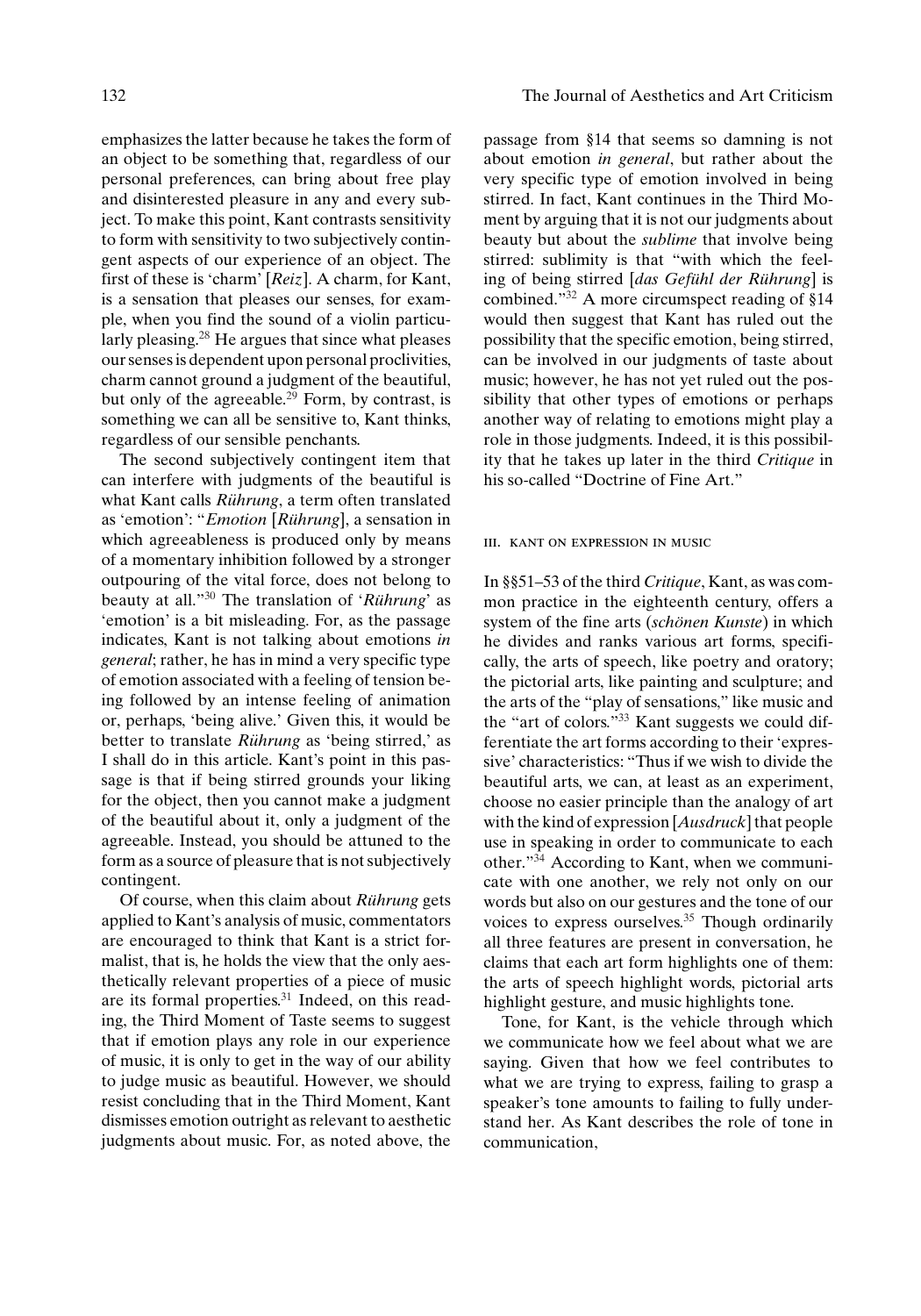Every expression of language has, in context, a tone that is appropriate to its sense [*Sinne*]; that this tone more or less designates [*bezeichnet*] an affect [*Affekt*] of the speaker and conversely also produces one in the hearer, which then in turn arouses in the latter the idea [*Idee*] that is expressed in the language by means of such a tone.36

Indeed, he claims that our ability to communicate with one another depends on the "language of affects," something he thinks is "universally comprehensible to every human being."37

It is worth dwelling on the notion of an 'affect' because it will help clarify Kant's view of emotions more generally as well as the role he sees them playing in music. Kant tends to divide emotions into two species: passions and affects. $38$  Passions, on his view, are emotions connected to the faculty of desire and some end we have a "sensible desire" or "inclination" for.<sup>39</sup> For example, your passion for revenge is connected to your desire to take vengeance on a particular person.<sup>40</sup> Given that passions are connected to practical reason in this sense, Kant thinks that they tend to develop over time, as we reflect on what we desire: "[Passion] takes its time and reflects, no matter how fierce it may be, in order to reach its end."41 An affect, by contrast, is the kind of emotion that is connected to our feelings of pleasure and displeasure and, for this reason, tends to arise "quickly" or "rashly" in response to a situation we presently find ourselves in, for example, a sudden feeling of joy. $42$  As Kant sometimes puts it, affects involve "surprise through sensations."43 Unlike passions which are borne of reflection, Kant suggests that affects "make reflection impossible" and are, therefore, "imprudent [*unbesonnen*]."44 We must be careful at this point, however, for although *unbesonnen* is translated as 'thoughtless,' Kant's point is not that affects are necessarily disconnected from thought altogether. Rather, his point is that they arise suddenly, and this prohibits a certain type of reflection, namely, "the lack in reflection in comparing this feeling with the sum of all feelings (of pleasure and displeasure)."45 As we might make this point, when we are in the grips of an affect, we lose perspective as to whether the intensity of that affect is appropriate. To use Kant's example, when a servant breaks a rich man's "beautiful and rare crystal goblet," the rich man becomes irate and is not able to consider that, on the whole, the loss is of little significance; instead, "he feels as if his entire happiness were  $lost.$ "<sup>46</sup>

Following the Scottish physician John Brown, Kant further divides affects into two subspecies: 'sthenic' affects, which involve excitation, and 'asthenic' affects, which involve debilitation or weakening.<sup>47</sup> He claims that whereas sthenic or 'masculine' affects come "from strength [*aus Stärke*] and "excite [*erregenden*] the vital force," asthenic or 'feminine' affects come "from weakness [aus Schwäche]" and "relax [abspannenden] the vital force."48 He draws the same distinction, albeit with different labels, in the third *Critique*, where he argues that an affect can be of the "courageous sort," in which case it "arouses the consciousness of our powers to overcome any resistance (*animi strenui*)" or it can be of the "yielding kind," in which case it "makes the effort at resistance itself into an object of displeasure (*animum languidum*)."49 Affects such as grief, feeling shy, or feeling cowardly would fall in the asthenic category, whereas affects like courage, joy, and (presumably) being stirred [Rührung] would fall in the sthenic. $50$ 

With this picture of affects in place, we can now return to the third *Critique*. As we saw above, Kant argues that in ordinary conversation, we must be sensitive to what affects are being communicated through someone's tone in order to fully understand what she is saying. And he sees music as the art form that is most closely connected to this feature of communication. Summarizing his view in the *Anthropology*, Kant claims that "sounds [in music] are *tones*, ... a communication of feelings [*Gefühle*] at a distance to all present within the surrounding space."<sup>51</sup> More specifically, in the third *Critique*, Kant argues that in a piece of music, a composer "puts [the] language [of affects] into practice *for itself alone*, in all its force."52 Typically, when we listen to someone, we use her tone *as a means to* understand the thought she is trying to convey. By contrast, in music, Kant suggests a composer calls attention to those affectively laced tones themselves, focusing on them *for their own sake*. <sup>53</sup> For example, whereas in conversation my lamenting tone might communicate my sadness at not being able to drink this champagne, a composer can put that lamenting tone on display for itself, say, through a blaring tuba, without necessarily using it to express any further thought.

However, given the intimate connection Kant describes between music and emotions in these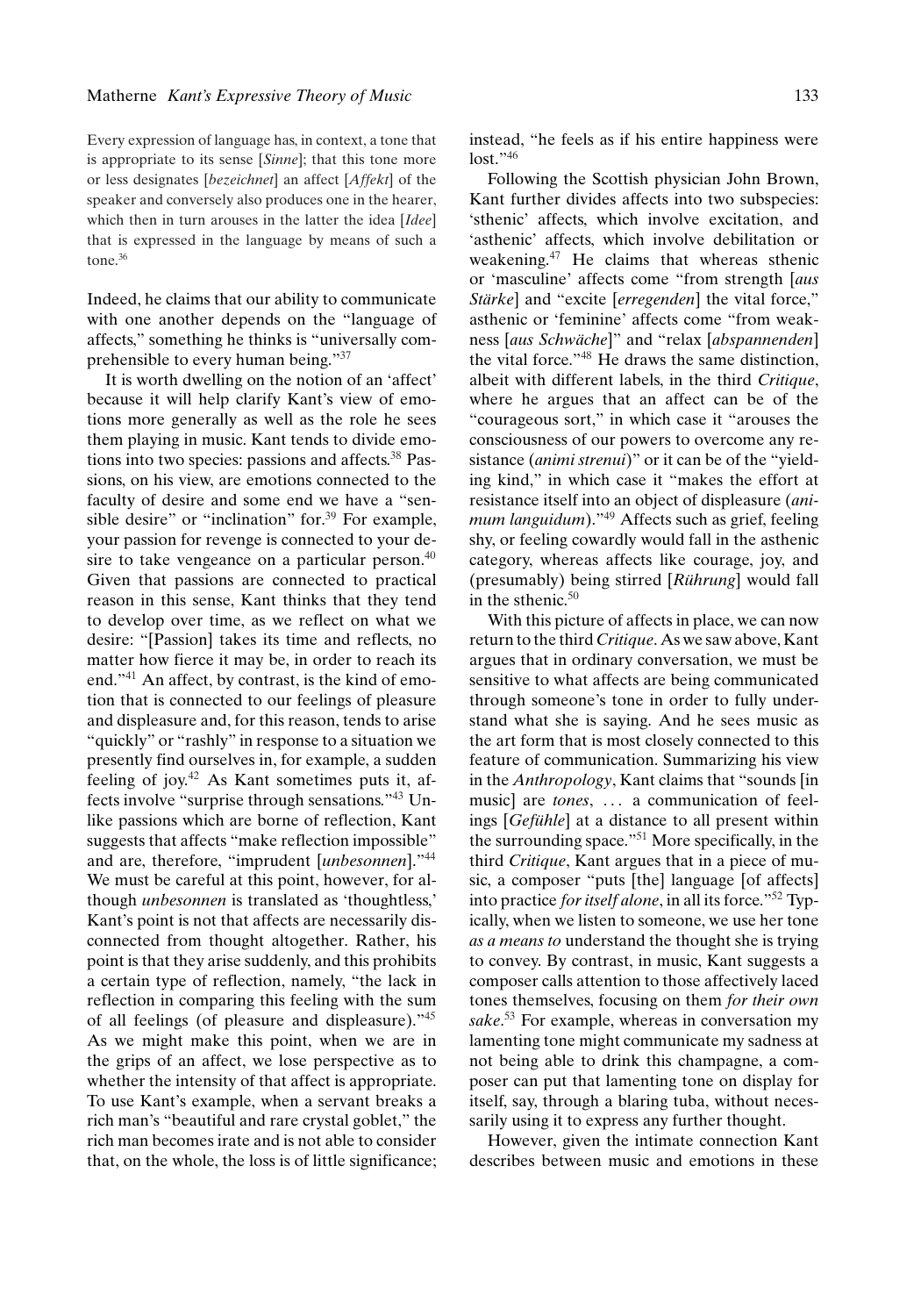later sections, how are we to reconcile these expressive claims with his earlier formalist claims? While we might be tempted to regard his expressive commitments as in conflict with his formalist commitments, in what follows I suggest that Kant, instead, advocates for a position we might call 'expressive formalism,' according to which our appreciation of the formal structures of a piece of music must be guided by our appreciation of how those structures express affects.

The best place to begin our discussion of Kant's expressive formalism is with his theory of aesthetic ideas. At the most basic level, an aesthetic idea is, for Kant, the idea an artist expresses through a work of art.<sup>54</sup> More specifically, he characterizes these ideas as representations of the imagination, which the artist, in turn, executes in her preferred medium.<sup>55</sup> In addition to aesthetic ideas being imaginative representations, Kant claims they contain a wealth of meaning; indeed, so much so that they are simply too rich to ever be exhaustively described: "by an aesthetic idea . . . I mean a representation of the imagination that occasions much thinking though without it being possible for any determinate thought, i.e., *concept*, to be adequate to it, which, consequently, no language fully attains or can make intelligible."<sup>56</sup> As we might make this point, there is no paraphrase we could give of a great novel or symphony which would fully capture the imaginative world it contains. Likewise, although we can come up with interpretations of such a work of art, insofar as the work always remains open to new ways of understanding it, no *single* interpretation can exhaust it.

Kant suggests that there is a specific type of aesthetic idea music expresses, which he connects to the "dominant affect" of a piece: "[Music involves] the aesthetic ideas of a coherent whole [*eines zusammenhängenden Ganzen*] of an unutterable fullness of thought [*einer unnennbaren Gedankenfülle*, corresponding to a certain theme, which constitutes the dominant affect in the piece."57 For example, we might say Duke Ellington's "Mood Indigo" involves an aesthetic idea that expresses the dominant affect of an indigo mood or a slightly dreamy feeling of the blues. Yet, as with other aesthetic ideas, by simply saying this piece is about an indigo mood, we have not yet captured the surplus of meaning present in it, for it also involves "a coherent whole of an unutterable fullness of thought." Furthermore, as

we saw above, there can be no single interpretation of the piece's aesthetic idea that will exhaust it. This latter claim, in fact, is of special interest in our discussion of music, for there is an extra layer of interpretation involved here that is not at work in many other art forms, namely, the interpretation of the piece by the performer. When we hear a piece of music, we do not just hear the score; we hear how that score is interpreted by the performer. As a result, our interpretation of the piece is dependent upon the prior interpretation of the performer. With music, then, there are two dimensions in which aesthetic ideas outstrip a single interpretation: neither the audience nor the performer need be confined to a single interpretation of that aesthetic idea.

However, it is crucial to see that not only does Kant think aesthetic ideas are central to music, but also that he sees them as connected to musical form:

Since [musical] aesthetic ideas are not concepts nor determinate thoughts, *the form of the composition* [*Zusammensetzung*] of these sensations (harmony and melody) *serves* only, instead of the form of language, *to express*, by means of a proportionate disposition [*Stimmung*] of them . . . *the aesthetic ideas* of a coherent whole . . . of thought.58

I take this to be the key to Kant's expressive formalism: it is through the formal features of a piece (for example, harmony, melody, key, rhythm) that a composer is able to communicate her aesthetic idea and its dominant affect.<sup>59</sup> If the composer wants to convey a sense of joy, perhaps she will choose a major key, or if she wants to convey grief, perhaps she will choose *largo*. This, in turn, means that in order for the audience to grasp the aesthetic idea of the piece, we have to be attuned to how it is expressed through musical form.<sup>60</sup>

Let's now consider what implications this has for how we understand judgments of the beautiful in relation to music. This is an especially pressing issue because it has been argued that, for Kant, the emotive character of music is 'extra-aesthetic,' that is, music is not relevant to our judgments of beauty. Here is Schueller again:

If it is true that the origin and appeal of music lie in its likeness to language, then music must be expressive. But such expressiveness is probably not aesthetic in Kant's terms. . . . Pure aesthetic judgment [of beauty] exists, but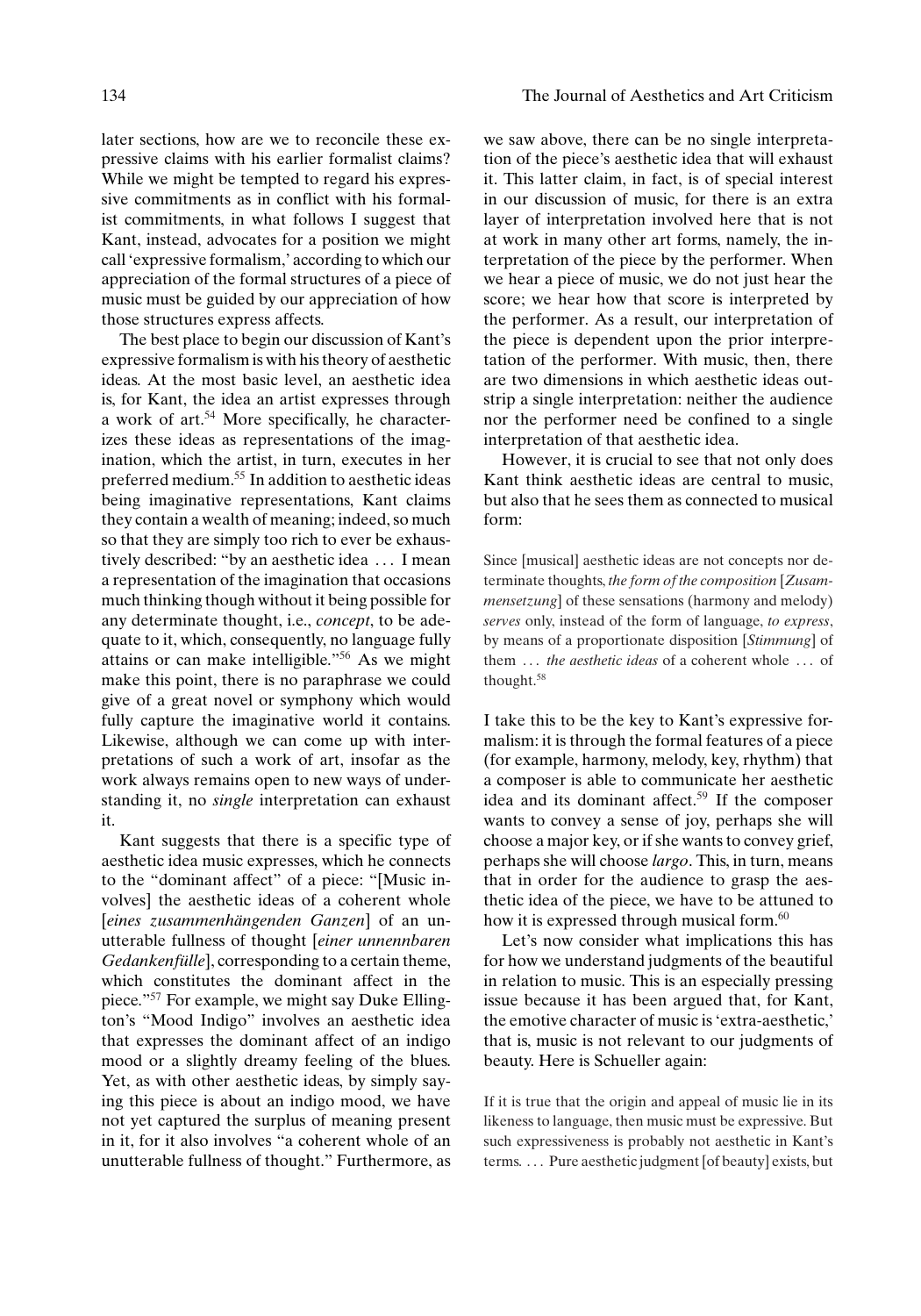in actual practice it is supplemented by extra-aesthetic considerations, one of which is the expressive.<sup>61</sup>

Indeed, Schueller, among others, has argued that emotions, in fact, detract from our experience of music as beautiful: "If the source of music is in the emotional, to the degree to which it continues to appeal to the emotional it is so much less beautiful."62 There are, at least, two reasons one might be tempted to think the emotive character of music is extra-aesthetic. First, as we saw above, given Kant's comments in the Third Moment of Taste, we might think it is only form, not emotion, that matters for judgments of taste. Yet in light of the narrow scope of Kant's claims in §14 and the expressive formalism he argues for in these later sections, this does not seem like the right interpretation. To be sure, in these later sections he avers the relevance of musical form to judgments of taste:

On this mathematical [that is, musical] form . . . depends the satisfaction that the mere reflection on such a multitude of sensations accompanying or following one another connects with this play of them as a condition of its beauty valid for everyone; and it is in accordance with it alone that taste may claim for itself a right to pronounce beforehand about the judgment of everyone.<sup>63</sup>

However, he makes these claims about musical form immediately after his claim that musical form is that through which aesthetic ideas are communicated. In which case, far from emotion being 'extra-aesthetic,' our ability to judge music as beautiful depends upon our appreciation of form as *expressive of* an affect.

Nonetheless, there is a second reason the emotive character of music might be dismissed as 'extra-aesthetic': it is claimed that the affects expressed in music cannot solicit the required free play of our cognitive capacities.<sup>64</sup> As Christel Fricke argues, for Kant, only form can prompt free play:

On the one hand, [Kant] accords to music the status of a fine [beautiful] art, whose works engage our cognitive powers. This he does by emphasizing the structural, formal aspects of musical sensations. On the other hand, he understands music as the expression and trigger of emotions and thus as something that is more likely to allow us to experience feelings of pleasure [of the agreeable] than to stimulate our cognitive powers to engage in free play. But as a source of mere pleasure music is not a fine art.65

Taking a slightly different tack, Kivy claims that the aesthetic ideas involved in music "do not engage the free play of the cognitive faculties," but instead "only have a bodily payoff: a sense of bodily well-being."66 For this reason, Kivy suggests that "music fails to fully qualify as fine  $art.^{67}$  So understood, we could rephrase the worry about music being unable to stimulate free play as a worry about whether music is merely an agreeable art. It is to this vexed issue we shall now turn.

#### iv. music as the lowest form of art?

At times, Kant suggests that music is a beautiful art. He, for example, defines music as the "*beautiful play of sensations*" and describes instrumental music as a "free beauty."68 However, at other times, Kant appears to maintain the opposite, for example, when he says, "music deserves to be counted as agreeable rather than as beautiful art."69 Commentators have interpreted these seemingly contradictory claims in different ways: commentators like Arden Reed have argued, for Kant, "music is in some way undecidable, situated in the gap between the beautiful and agreeable. $\cdot$ <sup>70</sup> Others, meanwhile, have made sense of this tension by suggesting that Kant's account is incoherent: while he begins by suggesting that music can be beautiful, in the later sections, he, as Kivy puts it, "backslides" into the view that music is merely an agreeable art, like jokes. $71$ 

The ambiguity over music's status stems, in part, from Kant's ranking of the various art forms. Notoriously, in Kant's ranking, music occupies the lowest place.<sup>72</sup> In §53, Kant claims that if what is at issue in our ranking is the cultural value of a work of art, then music falls to the bottom: "If . . . one estimates the value of the beautiful arts in terms of the culture that they provide for the mind . . . then to that extent music occupies the lowest place among the beautiful arts ... because it merely plays with sensations."73 On Kant's quite specific understanding, something is culturally valuable if it contributes to the "enlargement [*Erweiterung*] of the faculties that must join together in the power of judgment for the sake of cognition," that is, if it contributes to the expansion or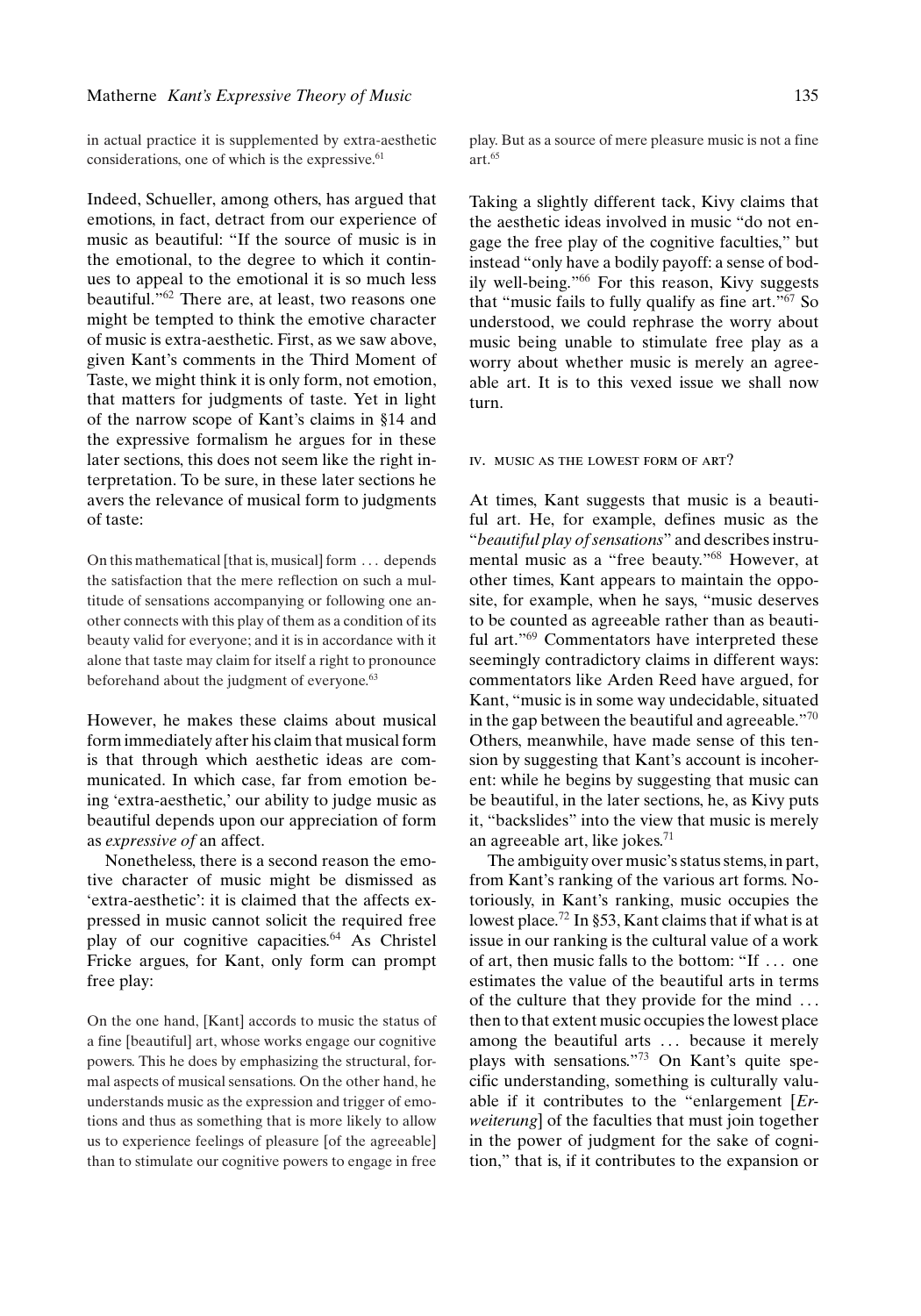development of our cognitive capacities (sensibility, imagination, and understanding).<sup>74</sup> Kant thinks the pictorial arts, for example, clearly contribute to this because they appeal to and strengthen our cognitive capacities; for example, insofar as a painting like Paul Cézanne's Still *Life with Apples* (1890) depicts objects familiar to us from everyday experience, it will engage the capacities typically at work in everyday experience.75 Music, by contrast, "merely plays with sensations," or, as Kant puts it elsewhere, music "speaks through mere sensations without concepts" and, as a result, "does not . . . leave behind something for reflection [*Nachdenken*]."76 This is due in large part to what he describes as the 'transitory' nature of music, that is, the rapid and constant changes in the notes.<sup>77</sup> Although we may be quite moved by a particular series of notes, this experience is "only temporary," as we are already inundated with the next series.<sup>78</sup> This seems very different from, say, reading a novel like *Anna Karenina* where there is much fodder for reflection. Since, however, the cultural value of a piece depends on it being able to appeal to all our cognitive capacities, music's lack of obvious engagement with the understanding results in its low ranking in Kant's eyes.<sup>79</sup>

This being said, Kant does claim that if we used a different metric for ranking the arts, namely, what involves charm or movement of the mind [*Gemütsbewegung*], then music would outrank poetry and the pictorial arts. However, this is faint praise, another way to emphasize its inferior status. For this way of ranking the arts does not rank them as beautiful arts, but as *agreeable* arts. Hence, his claim is that music "occupies perhaps the highest place among those [arts] that are estimated according to their agreeableness."80

Yet, if music is the highest ranking agreeable art, in what sense does it still count as a beautiful art? Indeed, one begins to worry that in spite of his initial claims to the contrary, Kant regards music wholly as an agreeable art. This, in fact, appears to be the view he puts forth in §54, a section that has led many to agree with Kivy's claim: "Kant opts unequivocally, in §54, for music as an agreeable art *tout court*."81 Here, Kant discusses a particular type of bodily pleasure that he calls 'gratification' [Vergnügen].<sup>82</sup> On his view, when we undergo certain "changing free play of sensations," we will also experience a distinctive feeling of bodily pleasure, which he describes as a sense of

overall well-being or health.<sup>83</sup> When listening to a joke, for example, Kant thinks that as we laugh, tension in our body relaxes and we have a sense of well-being.84 But it is not only jokes that have this bodily cathartic effect: "Music and material for laughter ... can gratify merely through their change, and nevertheless do so in a lively fashion; by which they make it fairly evident that the animation in both cases is merely corporeal, although it is aroused by ideas of the mind."85 Kant then makes a striking suggestion: a joke "like music deserves to be counted as agreeable rather than as beautiful art."86 In one fell swoop, Kant seems to relegate music entirely to the category of agreeable art. As Kivy (colorfully) describes this move, Kant seems to descend into "the abysmal depths of a conclusion that makes no more of our enjoyment of the expressive in music than an aid to digestion: the sonic counterpart of Tums for the tummy."87

This, of course, conflicts with Kant's earlier descriptions of music as beautiful. However, the ambiguity about music's status appears to be something he might acknowledge and embrace. For at the end of §51, he claims: "one cannot say with certainty whether a color or a tone (sound) is merely agreeable sensations or is in itself already a beautiful play of sensations, which as such involves a satisfaction in the form in aesthetic judging."88 It is this claim that has led commentators like Reed to suggest that Kant was simply undecided about the status of music. Yet, upon closer inspection, we should note that in this passage, Kant is not making a claim about an entire piece of music but rather about a single tone. Given Kant's claims about the importance of the formal composition of the piece in our judgments of taste, it stands to reason that he (like Webb before him) does not think a single tone, in isolation from its relation to other notes, can ground either a judgment of the beautiful or agreeable.<sup>89</sup> Read in this way, the passage need not indicate that Kant was ultimately undecided about the status of music; his point is that no single tone can be judged as beautiful or agreeable.

But this claim about a single note is not, in fact, his primary concern in this passage; what he is really interested in is how we can judge a series of notes to be beautiful or agreeable. For he immediately goes on to argue that even if we cannot judge a single tone to be beautiful or agreeable, nevertheless we *can* judge a series of tones in one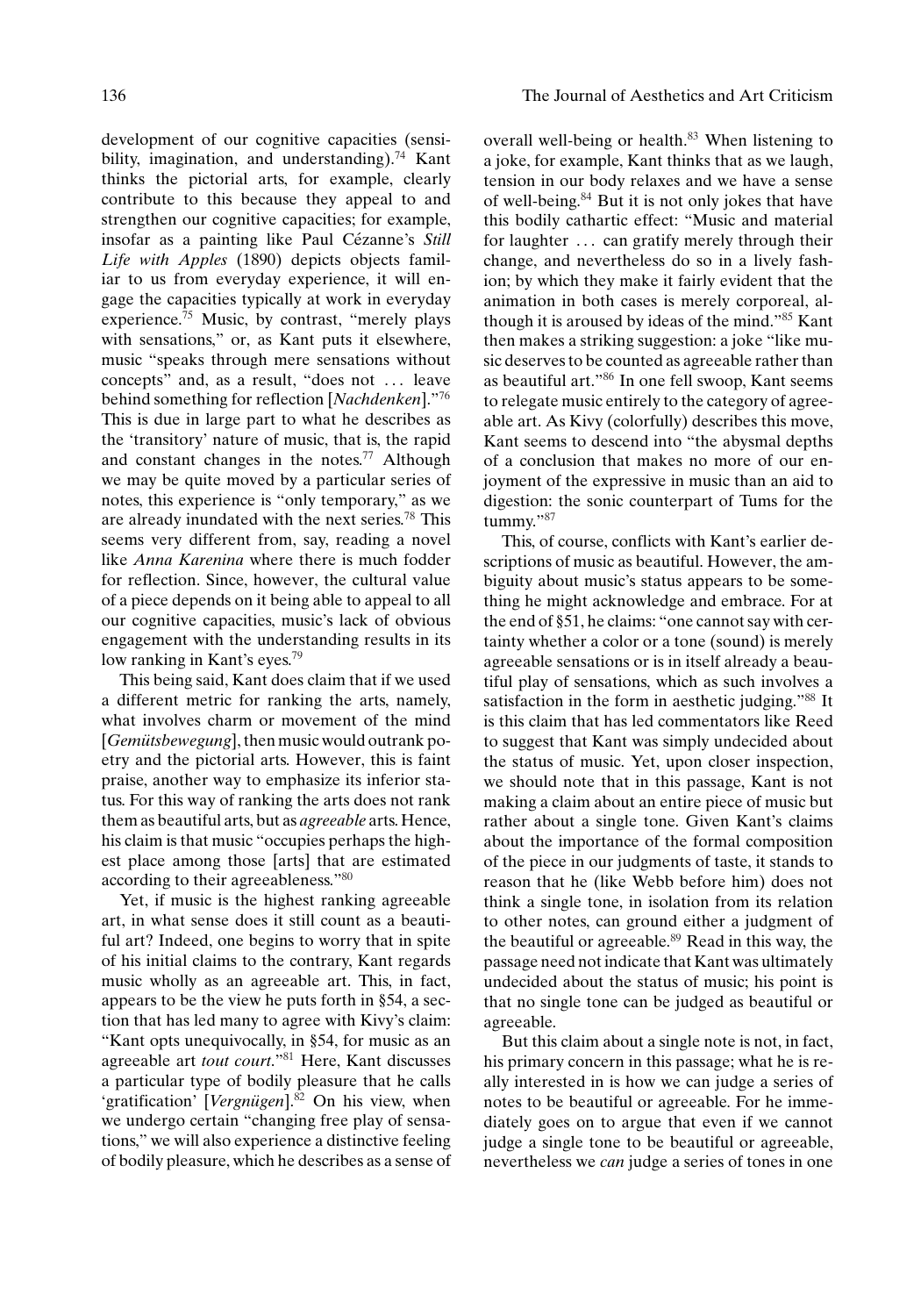of two ways: either "as *agreeable* sensations" or as "the beautiful play of sensations."90 This claim, I take it, holds the key for reconciling the apparent tensions in Kant's view: music can be *experienced as* either agreeable or beautiful depending upon the attitude we take toward it. In which case, Kant's seemingly contradictory descriptions of music's status are best read as clarifying the nature of either one or the other of these attitudes.

To see this let's return to §54. As I suggest above, some commentators have taken this section to reveal that, in the end, Kant thinks music is merely an agreeable art. However, this does not follow from the text. Kant does compare music to jokes insofar as they produce bodily gratification in us; yet, he does not say that this is the *only* response we have to music. Rather, at the outset of the section, echoing the First Moment of Taste, he claims that "between that *which pleases merely in the judging* [*Beurtheilung*] and that which *gratifies* (pleases in the sensation) there is, as we have often shown, an essential difference."<sup>91</sup> His ensuing discussion of jokes and music is then offered as an analysis of gratification and, implicitly, judgments of the agreeable, in which case, I take Kant's claim that a joke "like music deserves to be counted as agreeable rather than beautiful art" to amount to the claim that if the determining ground of our judgments about music or jokes is bodily gratification, then we are judging both wholly as agreeable art.

Yet the fact that I *can* judge music to be agreeable does not preclude the possibility that I *could also* judge it to be beautiful. Indeed, the possibility of judging something to be agreeable or beautiful seems to be built into the various ways we can approach any work of art. Just as I could judge Claude Monet's *Haystacks* (1890–1891) as agreeable if his palette pleases my eyes or as beautiful if the experience involves free play and disinterested pleasure, should we not expect the same experiential possibilities to be built into our experience of music? Consider one of Kant's own examples of dinner guests vaguely listening to background 'table music': "[the table music] sustains the mood of joyfulness merely as an agreeable noise, and encourage[s] the free conversation of one neighbor with another without anyone paying the least attention to its composition [*Komposition*]."92 Suppose, however, you sneak off into the corner and listen to the composition of the piece, contemplate its dominant affect, and so on. In this case, could you not experience the piece as beautiful?

Delineating these two ways of experiencing music is, in fact, precisely what Kant endeavors to do at the end of §51. In one vein, indeed, the vein he picks up on in §54, Kant argues that if our judgment of a piece of music is grounded in bodily gratification, then we judge it as agreeable. On his view, music produces vibrations in the air, which, in turn, impact our bodies. $93$  He argues that the form of the vibrations in the air is simply too fine-grained for us to be able to judge; instead, he claims we are aware of those vibrations only through "the *effect* of these vibrations on the elastic parts of our body."94 Since we are not perceptually acute enough to grasp the form of vibrations in the air, our judgment of the piece will be grounded solely in the bodily effect it has on us, in which case, we will judge the piece in terms of what pleases our senses, hence, as agreeable.

However, Kant goes on to say that this does not exhaust the nature of our response to musical tones. Echoing claims we have already seen, he maintains that rather than attending solely to how music pleases our ears, we could consider the form of the piece. $95$  When we do this, Kant claims in §14 that "the mind does not merely perceive, by sense, their [that is, tones'] effect on the animation of the organ, but also, *through reflection*, perceives the regular play of the impressions (hence the form in the combination of different representations)."96 This means *if* we are reflectively attuned to the formal features (of course, as expressive of an aesthetic idea), *then* we can judge the music to be beautiful: "Then . . . tones would not be mere sensations, but would already be a formal determination of the unity of a manifold of them, and in that case could also be *counted as* beauties in themselves."<sup>97</sup> In this case, the upshot of §51 is that, on Kant's view, it is open to us to experience music either as agreeable or as beautiful depending upon the attitude we take toward it.

There are a couple of questions that this discussion raises. First, we may wonder about how we enact one or the other of these possibilities. Suppose I happen to like Duke Ellington's sound. Could I ever be in a position to judge "Mood Indigo" as beautiful? The First Moment of Taste indicates that the judgments we make depend on the mindset we have with regard to a piece. If our attention to and pleasure in a piece is guided by some interest we have in it, then we will judge it as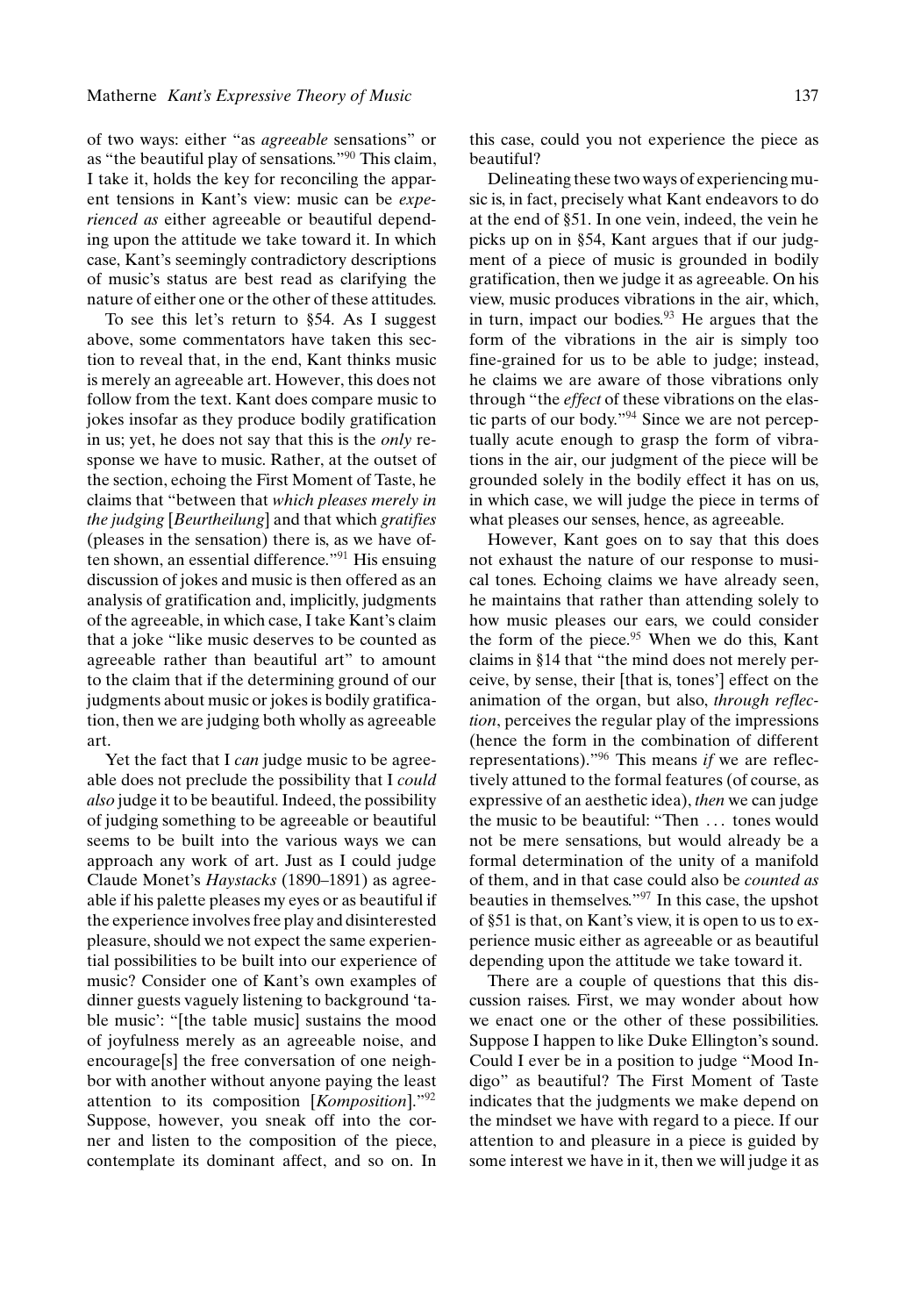agreeable; if, by contrast, it is guided by free play and reflective contemplation, then we can judge it as beautiful. Frequently we do not choose these mindsets; we are unconsciously shunted into them. However, according to Kant, we can switch from a judgment of the agreeable to a judgment of the beautiful if we rely on

a faculty for judging that in its reflection takes account (*a priori*) of everyone else's way of representing in thought, in order *as it were* to hold its judgment up to human reason as a whole. ... Now this happens by one holding his judgment up not so much to the actual as to the merely possible judgments of others, and putting himself into the position of everyone else, merely by abstracting from the limitations that contingently attach to our own judging.<sup>98</sup>

Kant's language in this passage indicates that there is something we can *do* to change how we judge a work of art: through a reflective effort, we can try and step back from our own personal proclivities and look at the piece from a more impartial point of view. This appears to be a matter of choosing to adopt one mindset over another.<sup>99</sup>

However, this raises a second question: are we ever in a position to know whether we are judging a piece to be beautiful or agreeable? This worry about uncertainty is one that Allison, for example, has emphasized: "Even though [Kant] does not say it in so many words, the clear implication of Kant's analysis is that we can *never* be certain in any instance that we have made the correct subsumption, that is, that one's judgment is based solely on the relation of the faculties in free play."100 It may be right that, on Kant's view, we are not able to know exactly what motivates us when we judge a work of art; however, I take this to be a problem not particular to judgments of taste, but rather to judgments about our *motives*. For we find Kant raising a similar problem in the *Groundwork*, where he argues that we cannot ever be certain whether our motives for an action stem from duty or self-love:

For at times it is indeed the case that with the acutest selfexamination we find nothing whatsoever that—besides the moral ground of duty—could have been powerful enough to move us to this or that good action, ... but from this it cannot be inferred with certainty that the real determining cause of the will was not actually a covert impulse of self-love.<sup>101</sup>

However, even if we can never be sure what exactly motivates us, Kant clearly thinks we nevertheless have an obligation to try and fulfill our moral duty. Likewise in the aesthetic case, even though we may be uncertain as to the ultimate source of our pleasure in a piece of music, we can nevertheless make an attempt to judge it from a less egocentric perspective.

It is at this point that I wish to return to the role of free play in musical experience. Since Kant clearly maintains we can experience music as beautiful, then he must, *pace* Kivy, think music can induce free play in us. I wish to suggest that Kant's expressive formalism is the key to seeing how this is possible. It is perhaps fairly straightforward how music might engage the free play of our imagination: the formal features of the piece present us with material we can organize and reorganize as we listen, for example, hearing strings of notes as melody lines, hearing resolution from a minor to a major chord, holding temporally distant parts of the piece together, and so on. The real problem appears to arise when we ask how music can appeal to the understanding. Since music, Kant thinks, "speaks through mere sensations without concepts" and "does not ... leave behind something for reflection," how could it ever engage our understanding?102

In the first place, it should be noted that the fact that music speaks without concepts is not necessarily a problem within the Kantian framework. For, on Kant's view, "that is *beautiful* which pleases universally without a concept."103 That is to say, in pure judgments of taste, our judgment is not grounded in a concept but in sharable pleasure, that is, "universal satisfaction."104 Even so, there is nevertheless a difference between representational works of art, that is, works of art that represent concepts we are familiar with, and music. For music, according to Kant, relies primarily on formally structured tones (sensations), not concepts, to communicate to us. However, even if the *vehicle* of communication is not conceptual, the *content* of what is communicated, namely, an aesthetic idea, still engages our understanding. For, as we saw above, musical aesthetic ideas involve a "coherent whole of an unutterable fullness of thought." So even if music does not speak through concepts, it, nevertheless, presents us with a wealth of thought, in which case, music can stimulate our understanding, and, thus, the worry that it cannot elicit free play should be removed. And, once again, we find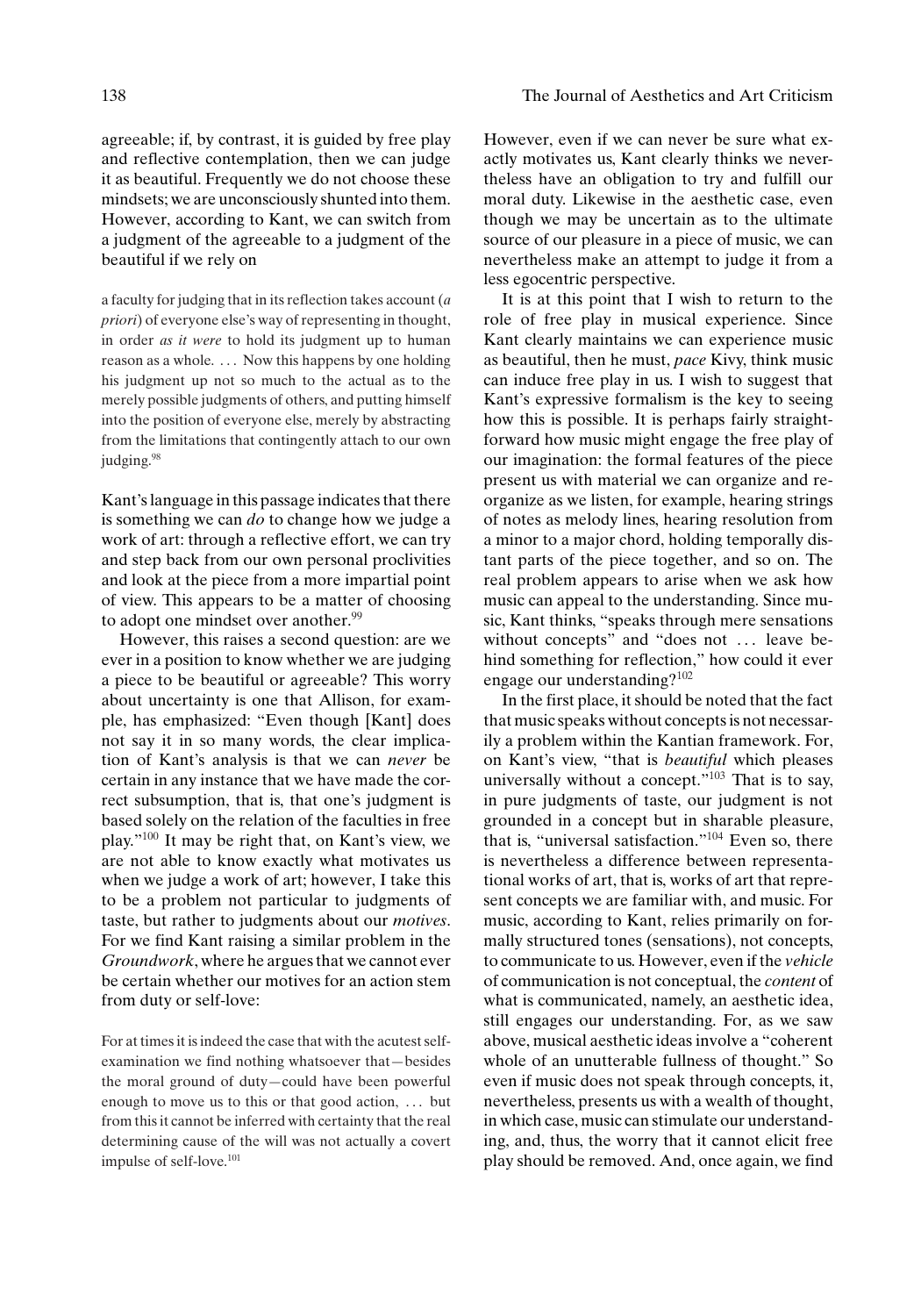that on Kant's view the emotive character of music is not 'extra-aesthetic'; to the contrary, our ability to experience free play and so make judgments of taste about music depends upon our appreciation of musical form as expressive of emotion.

#### v. kant and contemporary theories of musical expression

In this article, I tried to demonstrate, first, that in spite of what seem like contradictions in his account, Kant does have a coherent theory of music. Second, I have argued that we can appreciate the coherence of his view only if we recognize that expression is not ancillary but central to his view. By way of conclusion, I want to consider where Kant's views should be situated within contemporary approaches to musical expression and what distinctive contribution he can make. In particular, I want to discuss Kant's relation to three popular views of expression in music: the arousal view, the persona projection view, and the resemblance view.

Let us begin with the arousal theory, according to which a piece of music expresses an emotion only if that emotion is aroused in the listener.<sup>105</sup> This is the view that has been most often attributed to Kant.<sup>106</sup> Kivy has been most explicit about this, arguing that Kant uncritically buys into the variety of the arousal theory popular in the eighteenth century referred to as the '*Affektenlehre*': "It was natural, though regrettable, that Kant should acquiesce in the old and familiar doctrine that music arouses the emotions through its representations of the passionate accents of the human speaking voice."107 Yet it is not clear that Kant buys into this view wholesale. To be sure, Kant agrees with other eighteenth-century thinkers who suggest that music communicates emotions through tones. And, as we saw in our discussion of §14, he thinks it is *possible* for music to arouse a feeling of being stirred in us. However, we need not read Kant as committed to the view that music *always* arouses this emotion of being stirred. On his view, music expresses affects *in general*, that is, both sthenic and asthenic affects. Given that being stirred is but one sthenic affect, there is a whole suite of other affects that could be at work in a piece of music that need not stir us in the way Kant thinks is inappropriate in judgments of the beautiful.

Even still, one might worry that even if Kant is not committed to the view that music moves us in the way specific to being stirred, nevertheless he would endorse the view that whatever affect is expressed will be aroused in the listener; for example, if the music is sad, I will feel sad. A closer look, however, reveals that Kant, in fact, offers us an alternative to such an arousal theory. To see this, we need to remind ourselves of the *reflective* nature of judgments of the beautiful. As we saw above, unlike judgments of the agreeable or good that involve desire, judgments of the beautiful are contemplative and involve reflection. And it is in this space of reflection that our cognitive capacities are able to engage in the free play, which, in turn, produces sharable pleasure in us. Applying this to music, rather than claiming that music merely arouses emotions in us, Kant should say that our judgments of music involve reflection and the free play of our cognitive capacities. Indeed, he should say that when we experience music as beautiful, we fruitfully contemplate how an aesthetic idea of a dominant affect is expressed through the formal properties of a piece. For example, I can listen to Chopin's so-called "Sadness"  $\acute{E}tude$  in E major without myself feeling sad, but instead noticing how he uses the melody, harmony, rhythm, dynamics, and so on, to convey this affect. When we understand Kant's view in this light, we find that far from endorsing the arousal theory, Kant offers a compelling reflective alternative to it.

Another popular view I believe Kant would reject is what we could call the 'persona projection' theory, according to which we experience a piece of music as expressive of an emotion because we project a persona behind the piece who is expressing that emotion.108 One of the main motivations for this theory is the claim that we take emotions to be something a being with a psychological state expresses; for example, the sounds of your voice express your delight or the bark of a dog expresses its fright. It has seemed to some natural to apply this model of emotional expression to music, in which case in order to experience music as expressing an emotion, we must think that there is someone (either the composer or some imaginary persona) who is expressing herself through the music.

I do not believe Kant would endorse such a view. Recall that Kant claims music takes the language of affects that normally underwrites our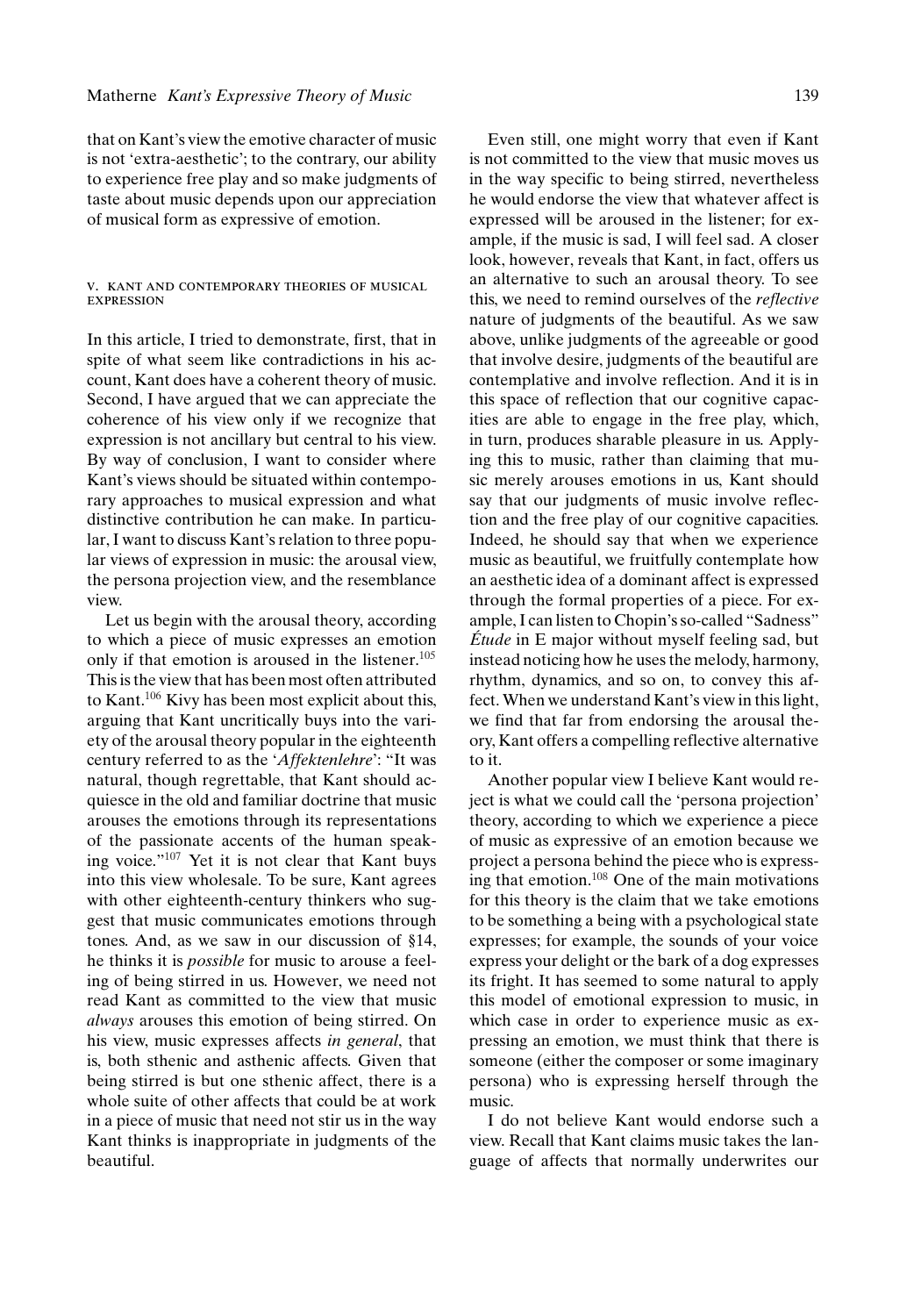conversations and "puts that language into practice for itself alone, in all its force."109 I take this to mean that while ordinarily the tones of our speech express the affects we feel, the composer can bracket this, and, instead, focus on tones and affects for their own sake. A composer, for example, can explore how joy sounds without necessarily having to explore what he or someone else might be joyful about, in which case, we need not see the rules of expression that govern ordinary speech as operating the same way in music.

The final theory I want to consider is the 'resemblance' theory.<sup>110</sup> On this theory, music can be *expressive of* emotions in virtue of possessing features that resemble how emotion is expressed in ordinary contexts.<sup>111</sup> There are two dominant versions of this theory. First, there is the *behavioral* version, according to which music resembles the ordinary expression of emotion in virtue of sharing *behavioral* features with it; for example, the fast pace of someone who is angry can be mirrored in the fast pace of several notes.<sup>112</sup> The second *speech-based* theory, by contrast, emphasizes that music expresses emotion by echoing certain features of our expressive speech; for example, the sadness in a lover's voice can be echoed by the sad tones of a violin.<sup>113</sup>

On my reading, Kant's theory would be best categorized as a speech-based resemblance theory. However, I see Kant's view as distinctive on, at least, two fronts. First, Kant does not think a piece of music simply *imitates* tones and affects from ordinary speech; rather, he argues that in a piece of music, familiar affects and tones are enriched with an aesthetic idea. As Kant says of aesthetic ideas more generally, they can "aesthetically enlarge" and add "much that is unnamable" to what ordinary feature of our world is presented through them.114 When we understand music in this light, we should be led to think that, for Kant, far from simply imitating emotions, a piece of music can develop those emotions beyond their ordinary bounds. Second, and relatedly, Kant offers a compelling analysis of the phenomenology of our experience of emotion in music. As we just saw, he rejects the claim that our only access to emotion in music is through arousal. But Kant also eschews the view that our experience turns on simply identifying the emotion. Instead, our experience of emotion in music is a reflective one, characterized by the free play of our cognitive capacities, and it is one that ultimately produces a

distinctive kind of pleasure in us, a pleasure we can share with others.

Given the distinctiveness of Kant's approach to expression in music on these two fronts, it recommends itself as a promising account, one that deserves closer scrutiny in the future. For now, however, perhaps it is enough to simply suggest that Kant may have had a glimmer of the sort of insight Marcel Proust attributes to Swann in *Swann's Way*: "He knew that . . . the field open to the musician is not a miserable scale of seven notes, but an immeasurable keyboard ... on which ... a few of the millions of keys of tenderness, of passion, of courage, of serenity ... compose it."115

SAMANTHA MATHERNE Philosophy Department University of British Columbia Vancouver, BC Canada V6T 1Z4

internet: samanthamatherne@gmail.com

1. The following formulation of the problem of expression draws on the standard presentation of it in Stephen Davies, *Musical Meaning and Expression* (Cornell University Press, 1994), p. x, and *Themes in the Philosophy of Music* (Oxford University Press, 2003), p. 169; Peter Kivy, *Sound Sentiment: An Essay on Musical Emotions* (Temple University Press, 1989), p. 6; and Saam Trivedi, "Expressiveness as a Property of the Music Itself," *The Journal of Aesthetics and Art Criticism* 59 (2001): 411–420, at p. 411, and "Resemblance Theories," in *The Routledge Companion to Philosophy and Music*, ed. Theodore Gracyk and Andrew Kania (London and New York: Routledge, 2011), pp. 223–232, at p. 223.

2. In this article, I restrict my analysis to Western instrumental music, leaving aside non-Western music, vocal music, and music in nature (such as the song of a bird).

3. Davies, *Musical Meaning and Expression*, p. x.

4. In Section V, I return to contemporary solutions to the problem of expression in more detail.

5. See Herbert M. Schueller, "'Imitation' and 'Expression' in British Music Criticism in the 18th Century," *The Musical Quarterly* 34 (1948): 544–566; Peter Kivy, "Thomas Reid and the Expression Theory of Art," *The Monist* 61 (1978): 167–183; Arno Forchert, "Vom 'Ausdruck der Empfindung' in der Musik," in *Das musikalische Kunstwerk*, ed. Hermann Danuser (Laaber: Laaber Verlag 1988); and Jeanette Bicknell, "The Early Modern Period," in *The Routledge Companion to Philosophy and Music*, pp. 273–283. I turn to the *Affektenlehre* in more detail below.

6. References to Immanuel Kant, *Critique of the Power of Judgment*, trans. Paul Guyer and Eric Matthews (Cambridge University Press, 2002), are provided as section numbers, followed by volume and page number of the Akademie edition (*Kants gesammelte Schriften*, ed. Königlichen Preußischen [later Deutschen] Akademie der Wissenschaften [Berlin: Georg Reimer (later Walter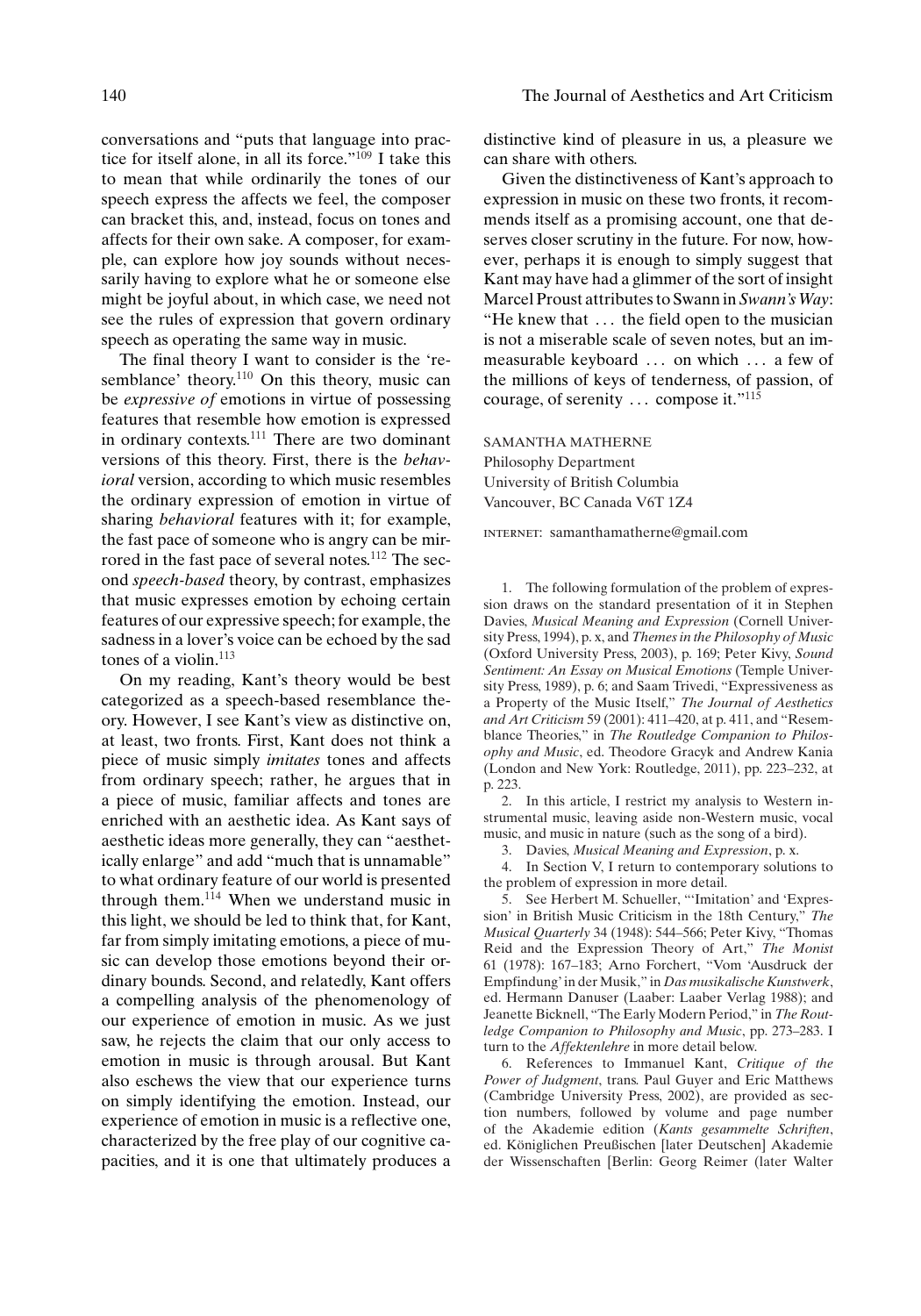De Gruyter), 1900]), followed by page number in this translation. References to Kant, *Critique of Pure Reason*, trans. Paul Guyer and Allen Wood (Cambridge University Press, 1998), are to the section number and A and B pagination of the first and second editions.

All other references to Kant are to the volume and page of the Akademie edition (KGS) volume, as appropriate, as follows: GW (KGS 4): *Groundwork of the Metaphysics of Morals*, trans. Mary Gregor and rev. Jens Timmerman (Cambridge University Press, 2012); MS (KGS 6): *Metaphysics of Morals*, in *Practical Philosophy*, trans. Mary Gregor (Cambridge University Press, 1996); *Anthro* (KGS 7): *Anthropology from a Pragmatic Point of View*, trans. Robert Louden (Cambridge University Press, 2006); *Opus Postumum* (KGS 22), trans. Eckhart Förster and Michael Rosen (Cambridge University Press, 1993).

7. Kant, KU §53, 5:328, p. 206.

8. Herbert Schueller, "Immanuel Kant and the Aesthetics of Music," *The Journal of Aesthetics and Art Criticism* 14 (1955): 218–247, at p. 224. He continues by saying, "The judgment of music must be something else if only because, like Plato, Kant held the emotions in low esteem" (pp. 224–225).

9. Peter Kivy, "Kant and the *Affektenlehre*: What He Said, and What I Wish He Had Said," in *The Fine Art of Repetition: Essays in the Philosophy of Music* (Cambridge University Press, 1993), pp. 250–264, at p. 252.

10. Carl Dahlhaus, "Zu Kants Musikästhetik," Archiv *furMusikwissenschaft ¨* 10 (1953): 338–347, at p. 346, my translation. More recently, Hannah Ginsborg has presented the outline of a Kantian view of music built more on the basis of the Analytic of the Beautiful than his explicit characterization of music ("Kant," in *The Routledge Companion to Philosophy and Music*, pp. 328–338, at p. 337).

11. As Kant makes this point, "The judgment of taste is therefore not a cognitive judgment, hence not a logical one, but is rather aesthetic, by which is understood one whose determining ground *cannot* be *other than subjective*" (Kant, KU §1, 5:203, p. 89).

- 12. Kant, KU §3, 5:205, p. 91; KU §4, 5:207, p. 92.
- 13. Kant, KU §2, 5:205, pp. 90–91.
- 14. Kant, KU §5, 5:209, p. 95.

15. Kant, KU §7, 5:212, p. 98 (my emphasis). Kant's qualification that we speak of beauty "as if" it were a property of things is crucial, since he does not take beauty to actually be an objective property of things (see KU §§1, 2, 5:203–205, pp. 89–91).

16. Kant, KU §49, 5:316, p. 194.

17. In this regard, I am more sympathetic to what Paul Guyer has called a "multi-cognitive" approach to free play, according to which there is an "indeterminate or openended *manifold* of concepts" involved ("The Harmony of the Faculties Revisited," in *Values of Beauty: Historical Essays in Aesthetics* [Cambridge University Press, 2005], pp. 77–109, at p. 84). See also Gerhard Seel, "Uber den Grund ¨ der Lust an schönen Gegenständen: Kritische Fragen an die Ästhetik Kants," in Kant: Anlysen-Probleme-Kritik, ed. Hariolf Oberer and Gerhard Seel (Würzburg: Königshausen and Neumann, 1988), pp. 317–356; Fred L. Rush Jr., "The Harmony of the Faculties," *Kant-Studien* 92 (2001): 38–61; and Henry E. Allison, *Kant's Theory of Taste: A Reading of the Critique of Aesthetic Judgment* (Cambridge University Press, 2001). This is opposed to the precognitive interpreta-

tion, according to which there is no concept involved. See Dieter Henrich, "Kant's Explanation of Aesthetic Judgment," in *Aesthetic Judgment and the Moral Image of the World: Studies in Kant* (Stanford University Press, 1992), pp. 29–56; Donald W. Crawford, *Kant's Aesthetic Theory* (University of Wisconsin Press, 1974); Paul Guyer, *Kant and the Claims of Taste* (Cambridge University Press, 1979), changed in 2nd ed. (1997); Hannah Ginsborg, "Lawfulness without a Law: Kant on the Free Play of Imagination and Understanding," *Philosophical Topics* 25 (1997): 37–81; Ralf Meerbote, "Reflection on Beauty," in *Essays in Kant's Aesthetics*, ed. Paul Guyer and Ted Cohen (University of Chicago Press, 1982), pp. 55–86; and Rudolph Makkreel, *Imagination and Interpretation in Kant* (University of Chicago Press, 1990). The multi-cognitive interpretation is also distinct from Guyer's 'metacognitive' approach, according to which we experience a feeling of unity that "*goes beyond* anything required for or dictated by satisfaction of the determinate concept . . . on which the mere identification of the object depends" ("The Harmony of the Faculties Revisited," p. 99). I opt for the multi-cognitive interpretation because I read Kant's analysis of free play in light of his discussion of aesthetic ideas (Kant, KU §49). On Kant's view, aesthetic ideas are involved in anything we judge as beautiful: "Beauty (whether it be beauty of nature or art) can in general be called the *expression* [*Ausdruck*] of aesthetic ideas" (KU §51, 5:320, p. 197). I find particularly instructive Kant's claims that aesthetic ideas are representations that "occasion much thinking though without it being possible for any determinate thought, i.e., *concept*, to be adequate to [them]" (KU §49, 5:314, p. 192), "let one think more than one can express in a concept determined by words" (KU §49, 5:315, p. 193), and "really animate the mind by opening up for it the prospect of an immeasurable field of related representations" (KU §49, 5:315, p. 193). These passages indicate that rather than free play being prior to or devoid of thought, it is in fact overflowing with it. To be sure, Kant emphasizes that in pure judgments of taste, we cannot allow a specific concept of how the object should be determine our relation to it; however, this does not preclude us exploring multiple conceptual possibilities in the free play occasioned by the object.

18. Kant, KU §21, 5:238, p. 123.

19. Though I cannot pursue this thorny topic here, in Kant, KU §§9, 21, and the Deduction (KU §38), Kant argues that insofar as pleasure in the free play of our cognitive capacities is grounded in something we all share, then pleasure resulting from the free play of those capacities is something we could all share as well.

20. Of course, Kant suggests that this is a "purposiveness without a purpose," by which he means the purposiveness we experience in the object is not mediated by a further thought of an actual or objective purpose of the object (KU §§10–11, 5:219–221, pp. 105–106).

21. Kant, KU §11, 5:221, p. 106.

22. For a detailed analysis of what Kant means by a "form of purposiveness," see Guyer, *Kant and the Claims of Taste*, chap. 6, and Allison, *Kant's Theory of Taste*, chap. 6. Although in the ensuing paragraphs I explore the connection between the form of purposiveness and formal features of a work of art, I take this to be but one aspect of Kant's more complicated analysis of the form of purposiveness.

23. Kant, KU §14, 5:223, p. 108.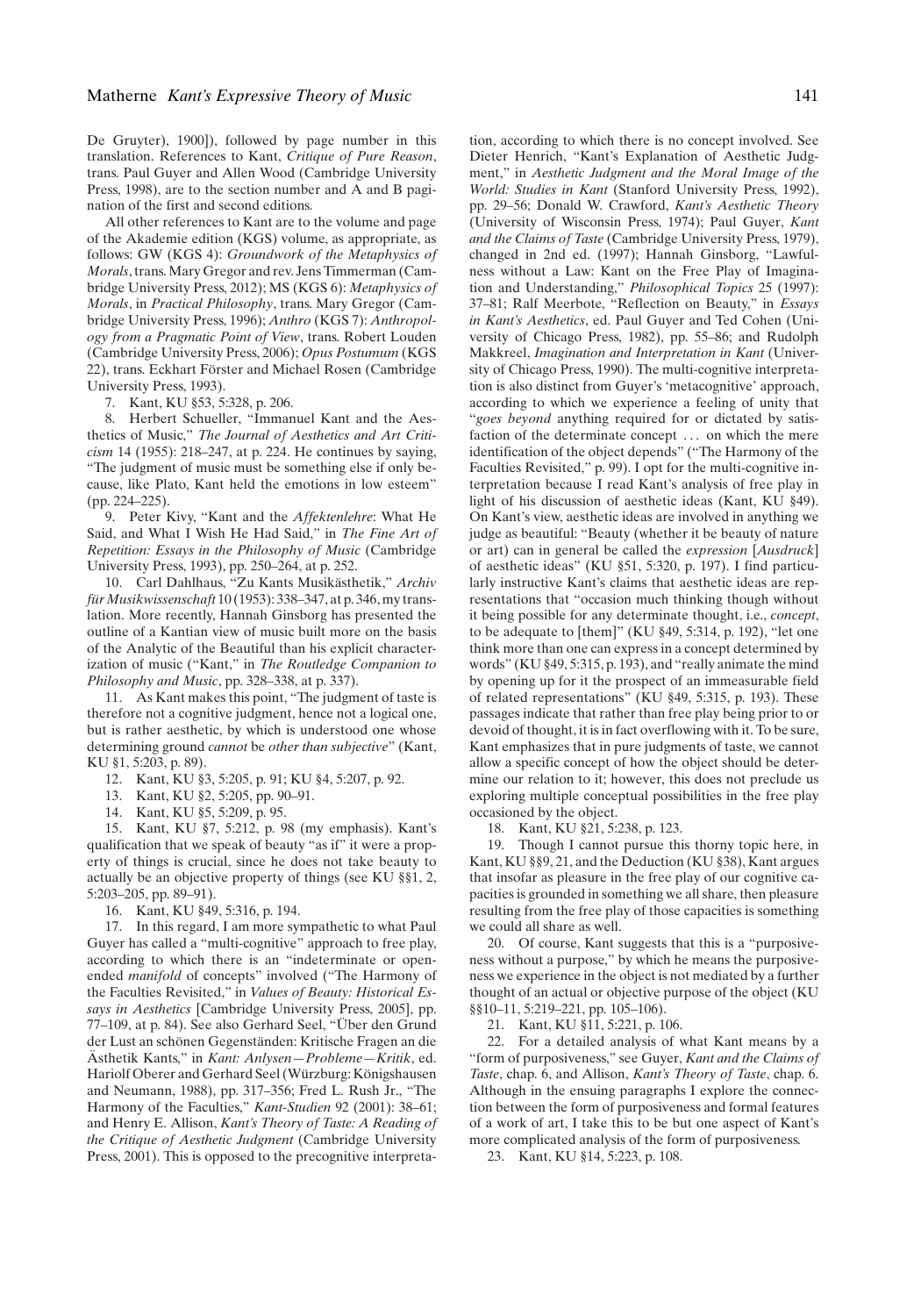- 24. Kant, KU §14, 5:225, p. 110.
- 25. Kant, KU §14, 5:225, p. 110.

26. Kant, KU §14, 5:225, p. 110. Kant mentions harmony and melody at KU §53, 5:329, p. 206, and alludes to rhythm [*Tact*] in music at *Anthro* 7:248, and *Reflexionen*, ed. Benno Erdmann (Leipzig: Fues's Verlag, 1882), p. 618 (KGS 15:266). Although it is not clear that Kant was familiar with the more modern conception of form, for example, sonata form, I agree with Kivy, who suggests that Kant's notion of 'composition' can accommodate this conception of form: "If composition in music is being analogized to design in painting, then what Kant is referring to are the larger outlines of musical form, sonata, theme-and-variations, rondo, and so forth, even though he probably had no specific knowledge of the particulars of musical forms, and what they are called" ("Designs a la Grecque," in ´ *Antithetical Arts: On the Ancient Quarrel Between Literature and Music* [Oxford University Press, 2009], pp. 29–52, at p. 43).

27. Kant, KU §14, 5:225, p. 110.

28. Kant, KU §14, 5:224, p. 108. By 'sensation,' here, Kant has in mind what he earlier defines as an objective sensation, that is, a sensation that is of a sensible quality of an object, for example, color, texture, sound, and so on (KU §3, 5:206, p. 92).

29. As Kant makes this point, "the quality of the sensations [for example, of green or the violin's tone] cannot be assumed to be in accord in all subjects, and it cannot easily be assumed that the agreeableness of one color in preference to another or of the tone of one musical instrument in preference to another will be judged in the same way by everyone" (Kant, KU §14, 5:224, p. 109).

30. Kant, KU §14, 5:226, p. 111.

31. This is the sort of formalism attributed to the nineteenth-century philosopher of music, Eduard Hanslick (see Thomas Grey, "Hanslick," in *The Routledge Companion to Philosophy and Music*, pp. 360–370).

32. Kant, KU §14, 5:226, p. 111, translation modified. As he makes this point in the Analytic of the Sublime, "the feeling [*Gefühl*] of a momentary inhibition of the vital powers and the immediately following and all the more powerful outpouring of them; hence as being stirred [Rührung] it seems to be not play but something serious" (KU §23, 5:245, pp. 128–129, translation modified). See also *Anthro* 7:243: "The sublime is therefore not an object for taste, but rather an object for the feeling of being stirred [Rührung]" (translation modified).

33. According to Schueller, the 'art of colors' refers to "non-representation pieces as created by the color organ

. best known in Kant's day as emanating from the Abbé Castel's color piano" ("Immanuel Kant and the Aesthetics of Music," p. 218).

34. Kant, KU §51, 5:320, p. 198. Kant, in fact, thinks of the expression at stake here as the expression of aesthetic ideas (a topic we come to shortly): "The reader is to judge this only as an attempt to judge of the combination of the beautiful arts under one principle, which in this case is to be that of the expression of aesthetic ideas (in accordance with the analogy of language)" (KU §51, 5:323, p. 200 n.).

- 35. Kant, KU §51, 5:320, p. 198.
- 36. Kant, KU §53, 5:328, pp. 205–206.
- 37. Kant, KU §53, 5:328, p. 206.

### 142 The Journal of Aesthetics and Art Criticism

38. See Kant, *Anthro* §§73–88; KU §29, 5:272–274, pp. 154–156; MS 6:407–408, and Immanuel Kant, "On Philosophers' Medicine of the Body," in *Kant's Latin Writings: Translations, Commentaries, and Notes*, trans. Mary Gregor, ed. Lewis White Beck (New York: Peter Lang, 1986), pp. 228–243 (originally published 1786). For a further discussion of emotions in Kant, see Maria Borges, "What Can Kant Teach Us about Emotions?" *The Journal of Philosophy* 101 (2004): 140–158, and "Physiology and Controlling of Affects in Kant's Philosophy," *Kantian Review* 13 (2008): 46–66.

- 39. Kant, *Anthro* 7:251.
- 40. Kant, *Anthro* 7:270–271.
- 41. Kant, *Anthro* 7:252; see also *Anthro* 7:267.

42. Kant, KU §29, 5:272 n., p. 154 n.; *Anthro* 7:251; MS 6:407.

- 43. Kant, *Anthro* 7:252.
- 44. Kant, *Anthro* 7:252, translation modified.
- 45. Kant, *Anthro* 7:254.
- 46. Kant, *Anthro* 7:254.

47. Kant, *Anthro* 7:355. See John Brown, *The Elements of Medicine*, Volume I (London: J. Johnson, 1788), sections LXVI–LXVIII. Brown offers a system of diseases, and his principle of organization stems from the distinction between two kinds of affects in our bodies. More specifically, he argues that all diseases fall in one of two categories: either they are the result of overexcitation, that is, 'sthenic' affects, or the result of a lack of excitation or debilitation, that is, 'asthenic' affects. Although a publication of this text was not available in Germany until 1794, Brown's ideas were already in circulation and it appears Kant was familiar with them either by 1786 or 1788, for he employs a 'Brunonian' analysis of affects in his lecture "On Philosophers' Medicine of the Body" (which has been traced to either one of these dates). In addition to citing Brown in the *Anthropology* and the "Medicine" lecture, he discusses Brown at MS 6:207; *Opus Postumum* 22:300, 407; and *Reflexionen*, p. 1539 (KGS 15:963). For more on the relationship between Kant and Brown, see Gregor's introduction to the "Medicine" lecture (*Kant's Latin Writings,* pp. 217–225); Factual Note 65 at the end of *Opus Postumum* (22:270–271); and Susan Shell, *The Embodiment of Reason* (University of Chicago Press, 1996), p. 369, n. 65. For more on the influence of Brown in Germany, especially after Kant, see Nelly Tsouyopoulos, "The Influence of John Brown's Ideas in Germany," *Medical History* 32, Supplement 8 (1988): 63–74.

- 48. Kant, *Anthro* 7:255–256.
- 49. Kant, KU §29, 5:272, pp. 154–155.

50. Insofar as being stirred involves a feeling of inhibition followed by the outpouring of the vital force, it will ultimately produce excitation and, therefore, is sthenic. However, it should also be clear that being stirred by no means exhausts all sthenic affects. Consider the phenomenological difference between being stirred and other sthenic affects, such as courage which involves "composure of the mind to take on fear with reflection," hope which involves "the unexpected offering of the prospect of immeasurable good fortune," exuberant joy "which is tempered by no concern about pain," or feeling puzzled which involves the mind being "arouse[d] to collect itself for reflection" (Kant, *Anthro* 7:256, 255).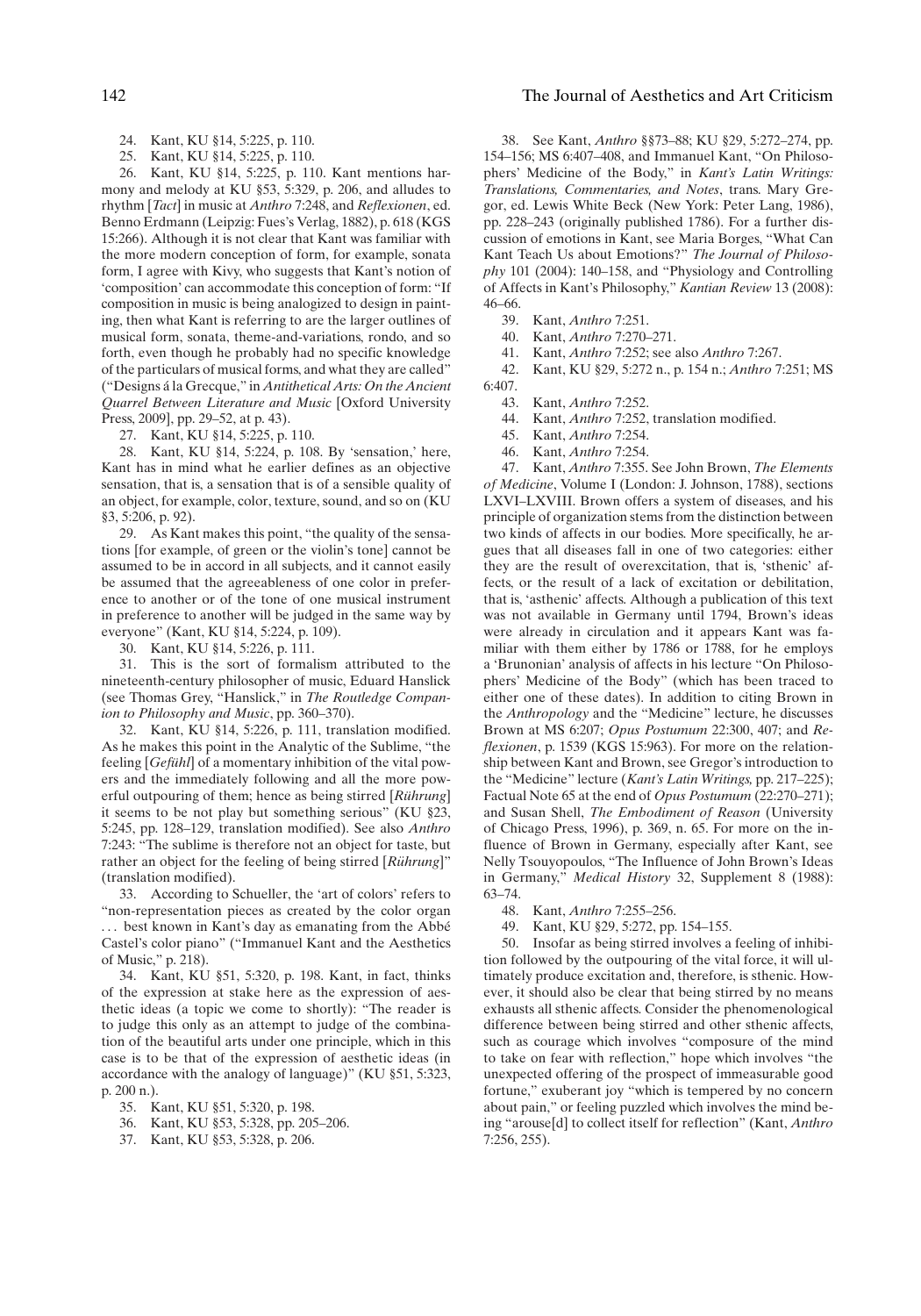51. Kant, *Anthro* 7:155.

52. Kant, KU §53, 5:328, p. 206, my emphasis.

53. As Kant says rather suggestively in the *Anthropology*, whereas an "experienced person" might not be easily astonished, surprised, or startled, "it is proper for art [*Kunst*] to represent the usual from a point of view that will make it startling" (*Anthro* 7:255).

54. For more on this interpretation of aesthetic ideas, see Samantha Matherne, "The Inclusive Interpretation of Kant's Aesthetic Ideas," *British Journal of Aesthetics* 53  $(2013): 21-39.$ 

55. For example, from a Kantian perspective, we could say the aesthetic idea behind Ernest Hemingway's *The Sun Also Rises* (1926) is a complex, imaginative representation of the characters, the plot, what it means to be the "lost generation," and so on, that he wants to present through the words on the page.

56. Kant, KU §49, 5:314, p. 192.

57. Kant, KU §53, 5:329, p. 206. In what follows, I will describe the emotion expressed through music in fairly simplistic terms; however, I see no reason why Kant would not allow for the dominant affect of a piece to be quite complex and difficult to articulate.

58. Kant, KU §53, 5:329, p. 206, my emphasis. As has been noted, Kant talks about the form of the piece not only in terms of its composition but also in terms of the form of vibrations in the air that result from instruments being played, for example, in KU §§14 and 51. I return to this latter notion of form below.

59. Christian Friedrich Michaelis, who was inspired by Kant and Schiller, captures this view of expressive formalism when he writes in *On the Spirit of Music, with Respect to Kant's Critique of Aesthetic Judgment* (1800): "*Composition* is now, as it were, the *form* of a language, through which the aesthetic idea of the whole of an indescribable wealth of ideas is expressed in accordance with a specific *theme*, which dominates in the piece" (quoted by Christel Fricke, "Kant," in *Music in German Philosophy: An Introduction*, ed. Stefan Lorenz Sorgner and Oliver Fürbeth [University of Chicago Press, 2010], pp. 27–46, at p. 42). For more on the relationship between Kant and Michaelis, see Herman Parret, "Kant on Music and the Hierarchy of the Arts," *The Journal of Aesthetics and Art Criticism* 56 (1998): 251–264, at pp. 258–259.

60. This being said, it is important to note that Kant does not require that we be able to explicitly identify these formal structures; as he puts it, this mathematical form need "not [be] represented by determinate concepts" (Kant, KU §53, 5:329, p. 206). So, even if you do not know what the key of B sounds like or what a rondo is, I take Kant's point to be that you will be aurally sensitive to how emotion is expressed through those forms of the piece, even if you do not or, perhaps, cannot reflectively represent these structures to yourself in a determinate fashion (for example, on a musical score, in conversation, and so on).

61. Schueller, "Immanuel Kant and the Aesthetics of Music," p. 232.

62. Schueller, "Immanuel Kant and the Aesthetics of Music," p. 233. See also Kivy, "Kant and the *Affektenlehre*," p. 259.

63. Kant, KU §53, 5:329, p. 206.

64. See, by contrast, Guyer's claim that in virtue of having no concept, music is the paradigmatic case of free play (*Kant and the Claims of Taste*, 2nd ed., p. 82).

65. Fricke, "Kant," p. 38.

66. Kivy, "Designs a la Grecque," pp. 42, 41. See also ´ Kivy, "Kant and the *Affektenlehre*," pp. 256, 262.

67. Kivy, "Designs a la Grecque," p. 42. See also his ear- ´ lier claim: "Insofar as [music] is *expressive* [it is] an agreeable rather than a fine art" ("Kant and the *Affektenlehre*," p. 259).

68. Kant, KU §51, 5:324, p. 201, and §16, 5:229, p. 114, respectively. This also conflicts with his claims that music expresses aesthetic ideas and that "beauty . . . can in general be called the *expression* of aesthetic ideas" (KU §51, 5:320, p. 197).

69. Kant, KU §54, 5:332, p. 209. Although in the original this section is not labeled §54, it is preceded by §53 and followed by §55. As such, I will follow the practice of referring to the Remark as §54.

70. Arden Reed, "The Debt of Disinterest: Kant's Critique of Music," *Modern Language Notes* 95 (1980): 563– 584, at p. 569. Parret makes the same claim about music's undecidability ("Kant on Music," p. 254).

71. Kivy, "Kant and the *Affektenlehre*," p. 258. See also Martin Weatherston, "Kant's Assessment of Music in the *Critique of Judgment*," *British Journal of Aesthetics* 36 (1996): 56–65, at p. 60; Ginsborg, "Kant," pp. 336–337.

72. For an alternative analysis of Kant's low ranking of music, see Parret, "Kant on Music." As will become apparent, I disagree with Parret's claim that the tension is generated by Kant's official doctrine of musical as beautiful and unofficial doctrine of music as cathartic.

73. Kant, KU §53, 5:329, p. 206.

74. Kant, KU §53, 5:329, p. 206.

75. Kant, KU §53, 5:329, p. 206: "The pictorial arts . . . conduct a business by bringing about a product that serves the concepts of the understanding as an enduring and selfrecommending vehicle for its unification with sensibility and thus as it were for promoting the urbanity of the higher powers of cognition."

76. Kant, KU §53, 5:328, p. 205.

77. Kant claims that "[music involves] only a *transitory* [impression]" and that these impressions tend to be "either entirely extinguished, or if they are involuntarily recalled by the imagination, are burdensome rather than agreeable to us" (KU §53, 5:330, p. 207).

78. Kant, KU §53, 5:329, p. 206.

79. He also criticizes music for a lack of 'urbanity' because it can impose itself on people who do not want to listen to it (Kant, KU §53, 5:330, p. 207). Apparently, Kant found it difficult to work when people in a nearby prison would sing spirituals (KU §53, 5:330 n., p. 207 n.).

80. Kant, KU §53, 5:329, p. 206.

81. Kivy, "Kant and the *Affektenlehre*," p. 260. See also pp. 258–260, 262–263, and Reed, "The Debt of Disinterest," p. 570; Weatherson, "Kant's Assessment of Music," p. 63; Ginsborg "Kant," pp. 336–337.

82. Kant, KU §54, 5:331, p. 207.

83. Kant, KU §54, 5:331, 5:332, pp. 207, 208–209.

84. "In the joke ... since the understanding, in this presentation in which it does not find what was expected, suddenly relaxes, one feels the effect of this relaxation in the body through the oscillation of the organs, which promotes the restoration of their balance and has a beneficial influence on health" (Kant, KU §54, 5:332, p. 209).

85. Kant, KU §54, 5:332, p. 208.

86. Kant, KU §54, 5:332, p. 209.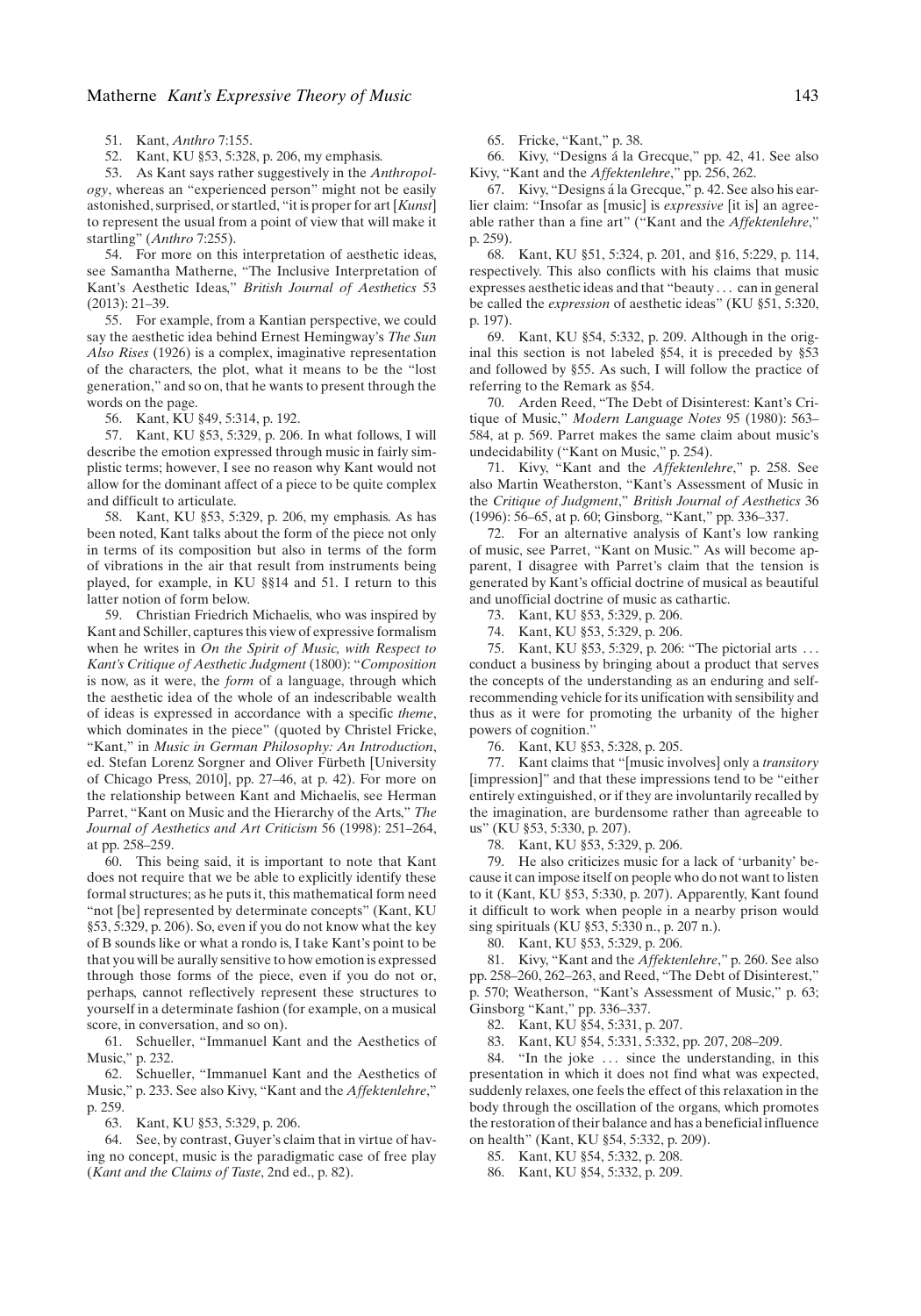87. Kivy, "Kant and the *Affektenlehre*," p. 259. Parret, by contrast, praises this feature of Kant's account, heralding it as Kant's "repressed official doctrine" (Parret, "Kant on Music," pp. 256, 259).

88. Kant, KU §51, 5:324, p. 202.

89. For an argument along these lines, see Daniel Webb, *Observations on the Correspondence Between Poetry and Music* (New York: Garland, 1970; originally published 1769, German trans. 1771). Webb argues that it is only a succession of sounds, not a single sound, that can influence how we feel: "No sound, therefore, can act as a single impression, since we cannot have a feeling of it but in consequence of a succession of impressions" (p. 3). For this reason, Webb emphasizes the role of movement in music. For a discussion of Webb, see Edward Lippman, *A History of Western Musical Aesthetics*(University of Nebraska Press, 1992), pp. 103–104, and Bicknell, "The Early Modern Period," pp. 278–279.

90. Kant, KU §51, 5:324, p. 202.

- 91. Kant, KU §54, 5:330, p. 207.
- 92. Kant, KU §44, 5:305, pp. 184–185.

93. Kant, KU §51, 5:325, p. 202. Kant suggests that if we apply Euler's theory of colors as vibrations of the air to sound, we find that "tones are vibrations of the air disturbed by sound" (Kant, KU §14, 5:224, p. 109).

94. Kant, KU §51, 5:325, p. 202. According to Kant, the "rapidity of the vibrations . . . of the air . . . probably far exceeds all our capacity for judging immediately in perception the proportion of the division of time . . . by means of them" (Kant, KU §51, 5:324–325).

95. As Kant puts it, we could consider "what can be said mathematically about the proportion of the oscillations in music" (Kant, KU §51, 5:325, p. 202).

96. Kant, KU §14, 5:224, p. 109, my emphasis. There is some debate about how to translate this passage, for he includes a parenthetical remark at the end qualifying the claim that we can perceive the form in the combination of different representations. In the first and second editions, the text reads, "I very much doubt" (this claim about form), and in the third edition, it reads, "about which I have very little doubt." Kivy argues that we should accept the first and second editions as the canonical text because he reads the 'form' at stake here to be the form of the vibrations in the air, which it seems we most likely cannot perceive ("Designs á la Grecque," pp. 45-46). I, however, take the form to be at stake in this passage to be the mathematical form of the musical piece, which as our discussion of §53 revealed, is something we are sensitive to in our judgments of beauty in music. Weatherston, for one, has denied that Kant thinks we can grasp mathematical form ("Kant's Assessment of Music"). However, on my reading, it is the form of vibrations in the air that we cannot grasp, not the mathematical form of the piece, even if we cannot fully articulate it to ourselves (Kant, KU §53, 5:329, p. 206).

97. Kant, KU §14, 5:224, p. 109, my emphasis.

98. Kant, KU §40, 5:293–294, pp. 173–174. In this passage, Kant is discussing the *sensus communis,* which I cannot pursue further here.

99. Admittedly, there might be cases in which we are simply unable to make this choice. If, for example, your liking for an artist or a style is so entrenched that you are simply unable to divorce yourself from it, you may not be able to adopt the mindset required to judge something as beautiful.

100. Allison, *Kant's Theory of Taste*, p. 178.

101. GW 4:407.

102. Kant, KU §53, 5:328, p. 205.

103. Kant, KU §9, 5:219, p. 104.

104. "§6. The beautiful is that which, without concepts, is represented as the object of a *universal* satisfaction" (Kant, KU §6, 5:211, p. 96). As Kant makes this point in §16, "In the judging of a free beauty (according to mere form) the judgment of taste is pure. No concept of any end for which the manifold should serve the given object and thus which the latter should represent is presupposed, by which the imagination, which is as it were at play in the observation of the shape, would merely be restricted" (Kant, KU §16, 5:229–230, p. 114).

105. For example, see Aaron Ridley, *Music, Value and the Passions* (Cornell University Press, 1995); Derek Matravers, *Art and Emotion* (Oxford: Clarendon Press, 1998); Jenefer Robinson, *Deeper Than Reason: Emotion and Its Role in Literature, Music, and Art* (Oxford: Clarendon Press, 2005); and Charles Nussbaum, *The Musical Representation: Meaning, Ontology, and Emotion* (MIT Press, 2007).

106. Dahlhaus, "Zu Kants Musikästhetik," p. 346; Kivy, "Kant and the *Affektenlehre"*; Kivy, "Designs á la Grecque"; Fricke, "Kant," p. 38; Schueller, "Immanuel Kant and the Aesthetics of Music," p. 233.

107. Kivy, "Kant and the *Affektenlehre*," p. 257. See also pp. 252–253, and Kivy, "Designs á la Grecque," p. 37.

108. See R. G. Collingwood, *The Principles of Art* (Oxford: Clarendon Press, 1963); Jerrold Levinson, "Musical Expressiveness," in *The Pleasures of Aesthetics* (Cornell University Press, 1996), pp. 90–125, and "Musical Expressiveness as Hearability–as–Expression," in *Contemporary Debates in Aesthetics and the Philosophy of Art*, ed. Matthew Kieran (Oxford: Blackwell, 2006), pp. 192– 204; Jenefer Robinson, "Can Music Function as a Metaphor of Emotional Life?" in *Philosophers on Music: Experience, Meaning, and Work*, ed. Kathleen Stock (Oxford University Press, 2007), pp. 149–177; and Jenefer Robinson, "Expression Theories," in *The Routledge Companion to Philosophy and Music*, pp. 201–211.

109. Kant, KU §53, 5:328, p. 206.

110. Also called the 'contour' and 'appearance' theory. See Davies, *Musical Meaning and Expression* (2003), and Stephen Davies, "Artistic Expression and the Hard Case of Pure Music," in *Contemporary Debates in Aesthetics*, pp. 179–191. See also Kivy, *Sound Sentiment*; he has subsequently eschewed this view (*Introduction to a Philosophy of Music* [Oxford: Clarendon, 2002]). For criticism of this view, see Roger Scruton, *The Aesthetics of Music* (Oxford: Clarendon Press, 1997), pp. 146–148.

111. For these theorists, it is important to draw a distinction between something *expressing* an emotion and something being *expressive of* an emotion. Whereas a personaprojection theorist assumes music can express an emotion only if there is some persona who is expressing it, resemblance theorists argue that it is possible for something to be *expressive of* an emotion even if there is no one who is actually doing the expressing. (See, for example, Kivy, *Sound Sentiment*, chap. 2.) Just as we can see a 'weeping willow' without taking the willow to actually be sad, so too can we hear a piece of music to be sad without presupposing there is someone who is expressing that sadness.